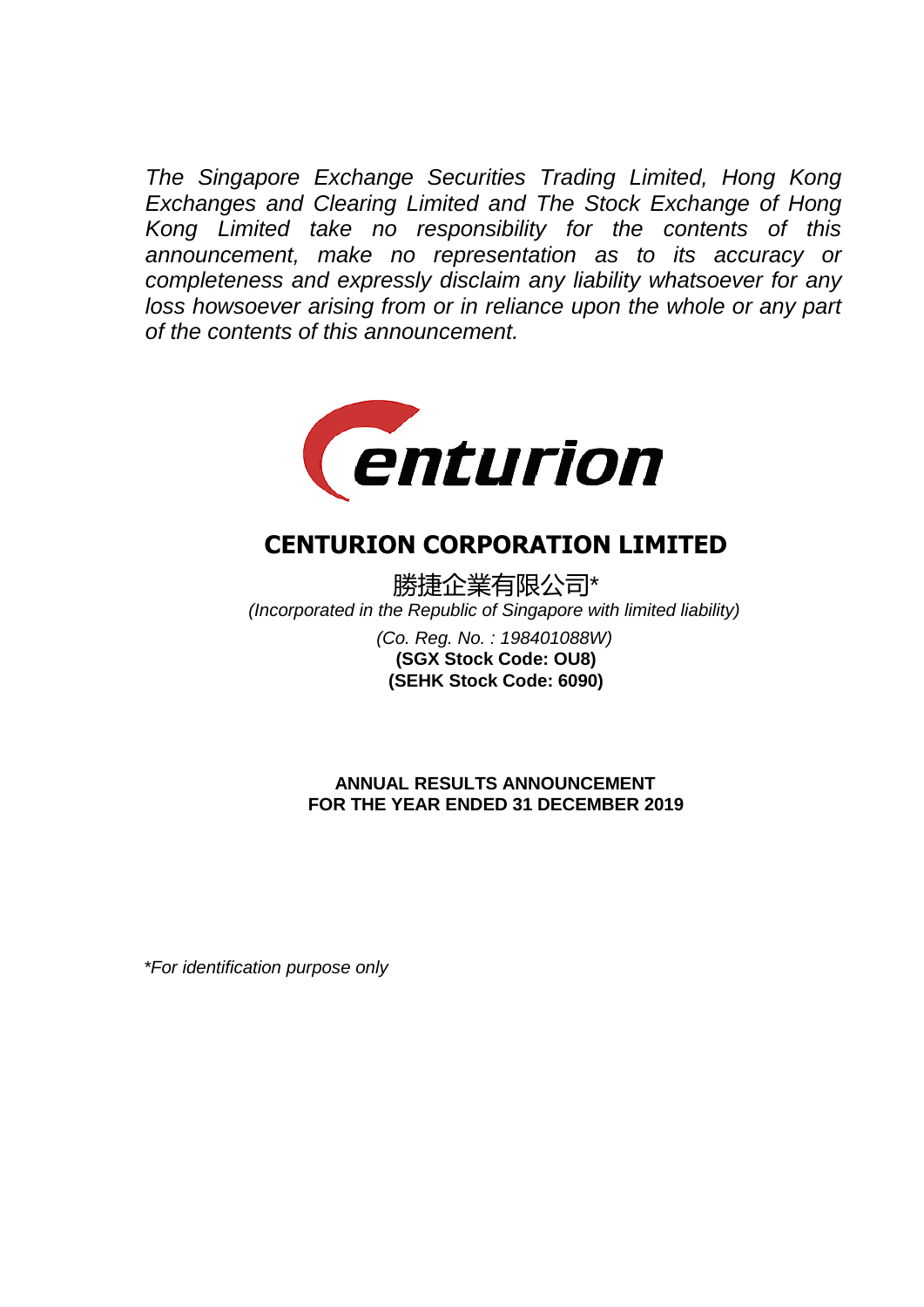# **Unaudited Fourth Quarter Financial Statements and Dividend Announcement for the**

# **Year Ended 31 December 2019**

The board (the "Board") of directors (the "Directors") of Centurion Corporation Limited ("Centurion" or the "Company") hereby announces the unaudited consolidated results of the Company and its subsidiaries (collectively referred to as the "Group") for the year ended 31 December 2019, together with the comparative figures for the year ended 31 December 2018 as follows:

# 1) Consolidated Income Statement Construction of the Consolidated Income Statement

|                                               |                | Group                            |               |                                 | Group     |        |  |
|-----------------------------------------------|----------------|----------------------------------|---------------|---------------------------------|-----------|--------|--|
|                                               |                | Fourth quarter ended 31 December |               | Twelve months ended 31 December |           |        |  |
|                                               | 2019           | 2018                             | Change        | 2019                            | 2018      | Change |  |
|                                               | \$'000         | \$'000                           | $\frac{9}{6}$ | \$'000                          | \$ '000   | %      |  |
| Revenue                                       | 36.019         | 31,326                           | 15            | 133,353                         | 120.070   | 11     |  |
| Cost of sales                                 | (9,302)        | (8,387)                          | 11            | (36, 417)                       | (33,749)  | 8      |  |
| <b>Gross profit</b>                           | 26,717         | 22,939                           | 16            | 96,936                          | 86,321    | 12     |  |
| Other income and gains                        | (43)           | 348                              | N/M           | 1,027                           | 1,223     | (16)   |  |
| Expenses                                      |                |                                  |               |                                 |           |        |  |
| - Distribution expenses                       | (577)          | (318)                            | 81            | (1, 462)                        | (1, 143)  | 28     |  |
| - Administrative expenses                     | (7, 319)       | (5,879)                          | 24            | (23, 796)                       | (21,010)  | 13     |  |
| - Finance expenses                            | (7,079)        | (6,611)                          | 7             | (28, 759)                       | (23, 929) | 20     |  |
| Share of (losses)/profit of associated        |                |                                  |               |                                 |           |        |  |
| companies and joint venture                   | (3,408)        | 1,635                            | N/M           | 789                             | 6,571     | (88)   |  |
|                                               | 8,291          | 12,114                           | (32)          | 44,735                          | 48,033    | (7)    |  |
| Net fair value gains on investment properties |                |                                  |               |                                 |           |        |  |
| and assets held for sale                      | 66,266         | 48,553                           | 36            | 66,266                          | 48,553    | 36     |  |
| Profit before income tax                      | 74,557         | 60,667                           | 23            | 111,001                         | 96,586    | 15     |  |
| Income tax expense                            | (1, 495)       | (6, 645)                         | (78)          | (7, 213)                        | (12, 435) | (42)   |  |
| <b>Total profit</b>                           | 73,062         | 54,022                           | 35            | 103,788                         | 84,151    | 23     |  |
|                                               |                |                                  |               |                                 |           |        |  |
| Profit attributable to:                       |                |                                  |               |                                 |           |        |  |
| Equity holders of the Company                 | 73,060         | 53,111                           | 38            | 99,951                          | 79.326    | 26     |  |
| Non-controlling interests                     | $\overline{2}$ | 911                              | N/M           | 3,837                           | 4,825     | (20)   |  |
| <b>Total profit</b>                           | 73,062         | 54,022                           | 35            | 103,788                         | 84,151    | 23     |  |
|                                               |                |                                  |               |                                 |           |        |  |

| <b>Total profit</b><br>Adjusted for:                                                                                                 | 73.062    | 54.022    | 35   | 103.788   | 84.151    | 23   |
|--------------------------------------------------------------------------------------------------------------------------------------|-----------|-----------|------|-----------|-----------|------|
| - Fair value gains on investment properties<br>and assets held for sale including those of<br>associated companies and joint venture | (61, 518) | (48, 792) | 26   | (61, 518) | (48, 792) | 26   |
| - Fair value loss/(gain) on rent guarantee                                                                                           | 226       | (162)     | N/M  | 226       | (162)     | N/M  |
| - Deferred tax arising from fair value gains                                                                                         | 1.086     | 4.392     | (75) | 1.086     | 4.392     | (75) |
| Profit from core business operations                                                                                                 | 12.856    | 9.460     | 36   | 43.582    | 39.589    | 10   |

| 110W-L<br>Profit attributable to equity holders of the |  |
|--------------------------------------------------------|--|
| Company                                                |  |

*Adjusted for:*

*Note 2*

*Note 1*

*- Fair value gains on investment properties and assets held for sale including those of associated companies and joint venture attributable to equity holders*

- Fair value loss/(gain) on rent guarantee

*- Deferred tax arising from fair value gains*

*Profit from core business operations attributable to equity holders*

| 'nе | 73,060   | 53,111    | 38   | 99,951   | 79,326    | 26   |
|-----|----------|-----------|------|----------|-----------|------|
|     |          |           |      |          |           |      |
|     |          |           |      |          |           |      |
|     | (63,031) | (49, 285) | 28   | (63,031) | (49, 285) | 28   |
|     | 226      | (162)     | N/M  | 226      | (162)     | N/M  |
|     | 1,086    | 4,392     | (75) | 1,086    | 4,392     | (75) |
|     | 11,341   | 8,056     | 41   | 38,232   | 34,271    | 12   |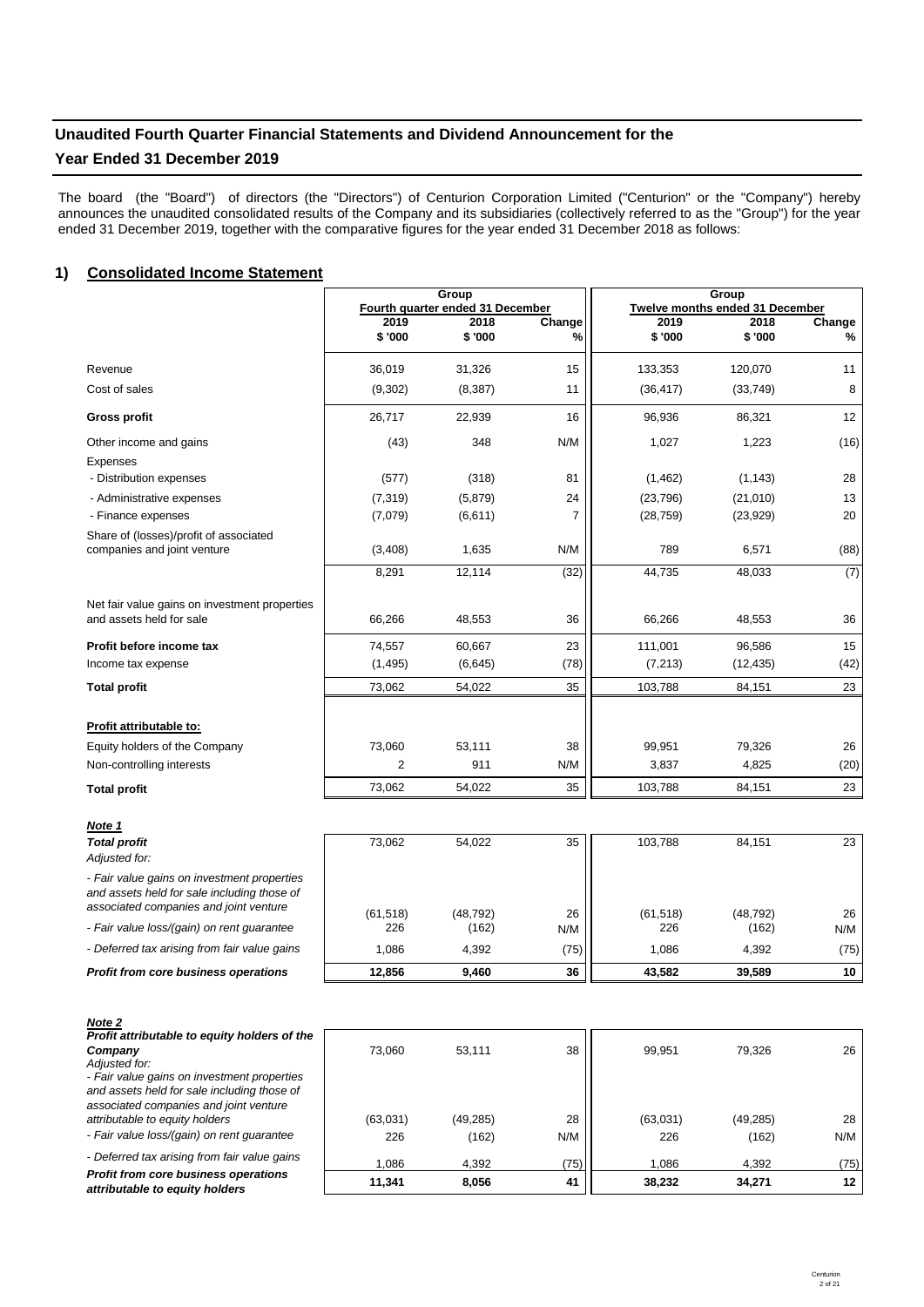# **2) Consolidated Statement of Comprehensive Income**

|                                                                                                             |         | Fourth quarter ended 31 December<br>Twelve months ended 31 December |        |         |           |        |
|-------------------------------------------------------------------------------------------------------------|---------|---------------------------------------------------------------------|--------|---------|-----------|--------|
|                                                                                                             | 2019    | 2018                                                                | Change | 2019    | 2018      | Change |
|                                                                                                             | \$ '000 | \$'000                                                              | %      | \$'000  | \$'000    | %      |
| Total profit                                                                                                | 73,062  | 54,022                                                              | 35     | 103,788 | 84,151    | 23     |
| Items that may be reclassified subsequently to profit or loss:                                              |         |                                                                     |        |         |           |        |
| Currency translation gains/(losses) arising from<br>consolidation                                           | 10,703  | (8, 110)                                                            | N/M    | 3,288   | (14,070)  | N/M    |
| Share of other comprehensive (loss)/income of<br>associated companies and joint venture<br>Cash flow hedges | (725)   | (145)                                                               | N/M    | (602)   | 772       | N/M    |
| - Fair value losses                                                                                         | (428)   |                                                                     | N/M    | (1,782) |           | N/M    |
| - Reclassification                                                                                          | 144     |                                                                     | N/M    | 144     |           | N/M    |
| Financial assets at fair value through other<br>comprehensive income - debt instruments                     |         |                                                                     |        |         |           |        |
| - Fair value gains/(losses)                                                                                 | 50      | (204)                                                               | N/M    | 386     | (633)     | N/M    |
| - Reclassification                                                                                          | 21      | 12                                                                  | 75     | 171     | 12        | N/M    |
| Other comprehensive income/(loss), net of tax                                                               | 9,765   | (8, 447)                                                            | N/M    | 1,605   | (13, 919) | N/M    |
| Total comprehensive income                                                                                  | 82,827  | 45,575                                                              | 82     | 105,393 | 70,232    | 50     |
| Total comprehensive income attributable to:                                                                 |         |                                                                     |        |         |           |        |
| Equity holders of the Company                                                                               | 82,841  | 44.663                                                              | 85     | 101.557 | 65,407    | 55     |
| Non-controlling interests                                                                                   | (14)    | 912                                                                 | N/M    | 3,836   | 4,825     | (20)   |
| Total comprehensive income                                                                                  | 82,827  | 45,575                                                              | 82     | 105,393 | 70,232    | 50     |

N/M : Not meaningful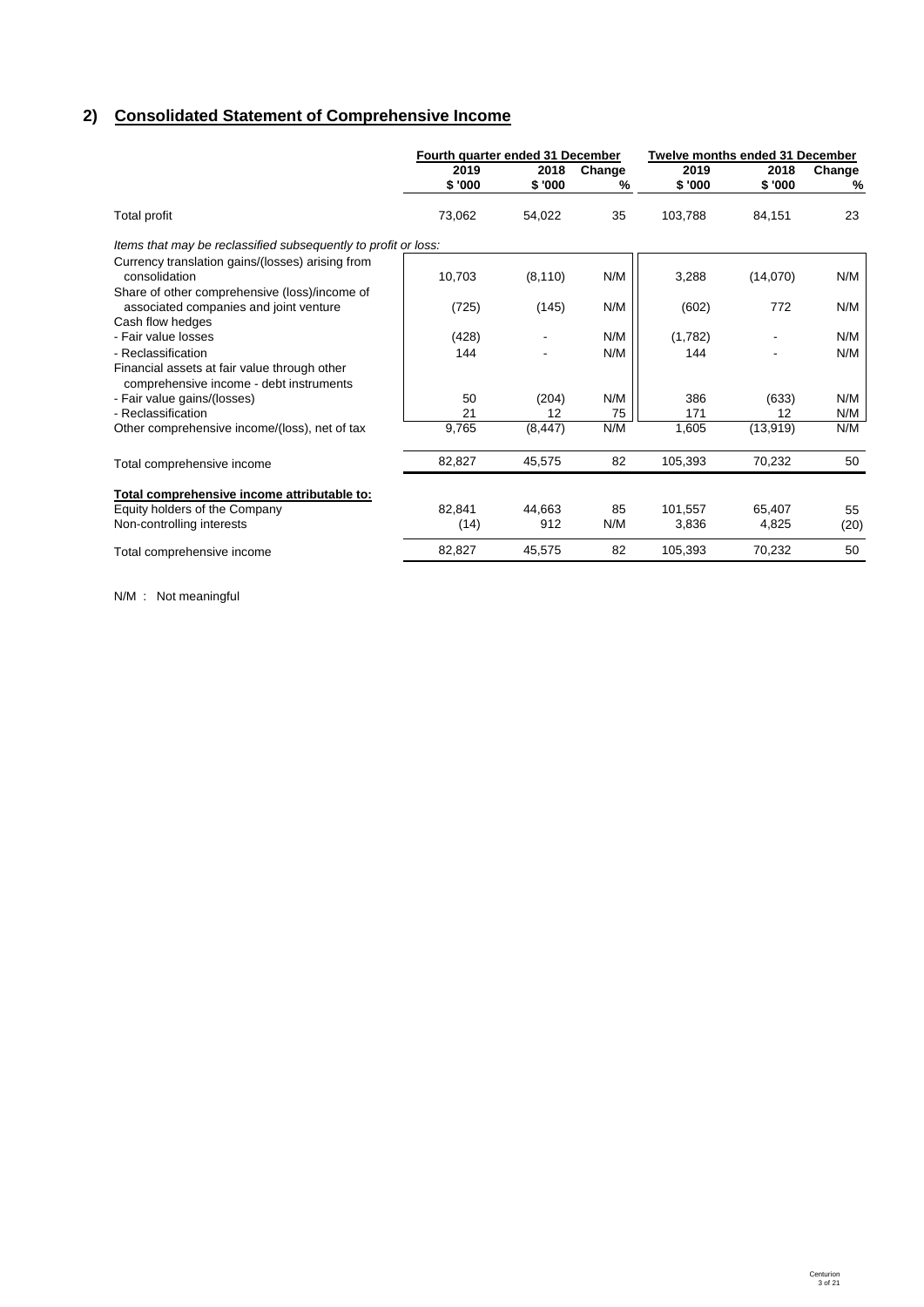# **3) Balance Sheets Balance Sheet**

|                                                         | Group                  |                        | Company                |                        |
|---------------------------------------------------------|------------------------|------------------------|------------------------|------------------------|
|                                                         | 31 Dec 2019<br>\$ '000 | 31 Dec 2018<br>\$ '000 | 31 Dec 2019<br>\$ '000 | 31 Dec 2018<br>\$ '000 |
| <b>Current assets</b>                                   |                        |                        |                        |                        |
| Cash and bank balances                                  | 48,588                 | 62,902                 | 14,903                 | 34,081                 |
| Trade and other receivables                             | 8,060                  | 11,972                 | 21,229                 | 29,610                 |
| Inventories                                             | 44                     | 88                     |                        |                        |
| Other assets<br>Financial assets, at fair value through | 6,748                  | 4,120                  | 236                    | 325                    |
| other comprehensive income                              | 9,165                  | 9,322                  | 9,165                  | 9,322                  |
|                                                         | 72,605                 | 88,404                 | 45,533                 | 73,338                 |
| Assets held for sale                                    | 5,447                  | 5,586                  |                        |                        |
|                                                         | 78,052                 | 93,990                 | 45,533                 | 73,338                 |
| <b>Non-current assets</b>                               |                        |                        |                        |                        |
| Trade and other receivables                             |                        |                        | 372,329                | 358,853                |
| Other assets<br>Financial assets, at fair value through | 994                    | 598                    | 130                    |                        |
| profit or loss                                          | 156                    | 383                    |                        |                        |
| Investments in associated companies                     | 108,918                | 116,699                | 1,298                  | 1,298                  |
| Investments in a joint venture                          | 4,819                  | 4,604                  |                        |                        |
| Investments in subsidiaries                             |                        |                        | 16,645                 | 16,703                 |
| Investment properties                                   | 1,275,879              | 1,097,191              |                        |                        |
| Property, plant & equipment                             | 10,149                 | 8,275                  | 1,631                  | 745                    |
|                                                         | 1,400,915              | 1,227,750              | 392,033                | 377,599                |
| <b>Total assets</b>                                     | 1.478.967              | 1,321,740              | 437,566                | 450,937                |
| <b>Current liabilities</b>                              |                        |                        |                        |                        |
| Trade and other payables                                | (40, 496)              | (41, 901)              | (11, 655)              | (15,366)               |
| Current income tax liabilities                          | (7,092)                | (8,018)                | (896)                  | (895)                  |
| <b>Borrowings</b>                                       | (55,780)               | (42, 994)              | (6,280)                | (2, 189)               |
| Lease liabilities                                       | (6,738)                |                        | (478)                  |                        |
|                                                         | (110, 106)             | (92, 913)              | (19,309)               | (18, 450)              |
| <b>Non-current liabilities</b>                          |                        |                        |                        |                        |
| Derivative financial instruments                        | (1,638)                |                        | (276)                  |                        |
| <b>Borrowings</b>                                       | (683, 259)             | (695, 403)             | (135, 428)             | (161, 462)             |
| Other liabilities                                       | (131)                  | (356)                  |                        |                        |
| Deferred income tax liabilities                         | (9,796)                | (8, 117)               | (81)                   | (87)                   |
| Lease liabilities                                       | (60, 172)              |                        | (921)                  |                        |
|                                                         | (754, 996)             | (703, 876)             | (136, 706)             | (161, 549)             |
| <b>Total liabilities</b>                                | (865, 102)             | (796, 789)             | (156, 015)             | (179, 999)             |
| <b>Net assets</b>                                       | 613,865                | 524,951                | 281,551                | 270,938                |
| <b>Equity</b>                                           |                        |                        |                        |                        |
| Share capital                                           | 142,242                | 142,242                | 253,553                | 253,553                |
| Other reserves                                          | (31, 132)              | (32, 536)              | (425)                  | (557)                  |
| Retained profits                                        | 481,081                | 397,609                | 28,423                 | 17,942                 |
|                                                         | 592,191                | 507,315                | 281,551                | 270,938                |
| Non-controlling interests                               | 21,674                 | 17,636                 |                        |                        |
| <b>Total equity</b>                                     | 613,865                | 524,951                | 281,551                | 270,938                |
| Gearing ratio*                                          | 55%                    | 58%                    |                        |                        |
| Net gearing ratio**                                     | 51%                    | 54%                    |                        |                        |

\* The gearing ratio is computed as borrowings divided by total capital. Total capital is calculated as borrowings plus net assets of the Group.

\*\* The net gearing ratio is computed as borrowings less cash and bank balances divided by total capital.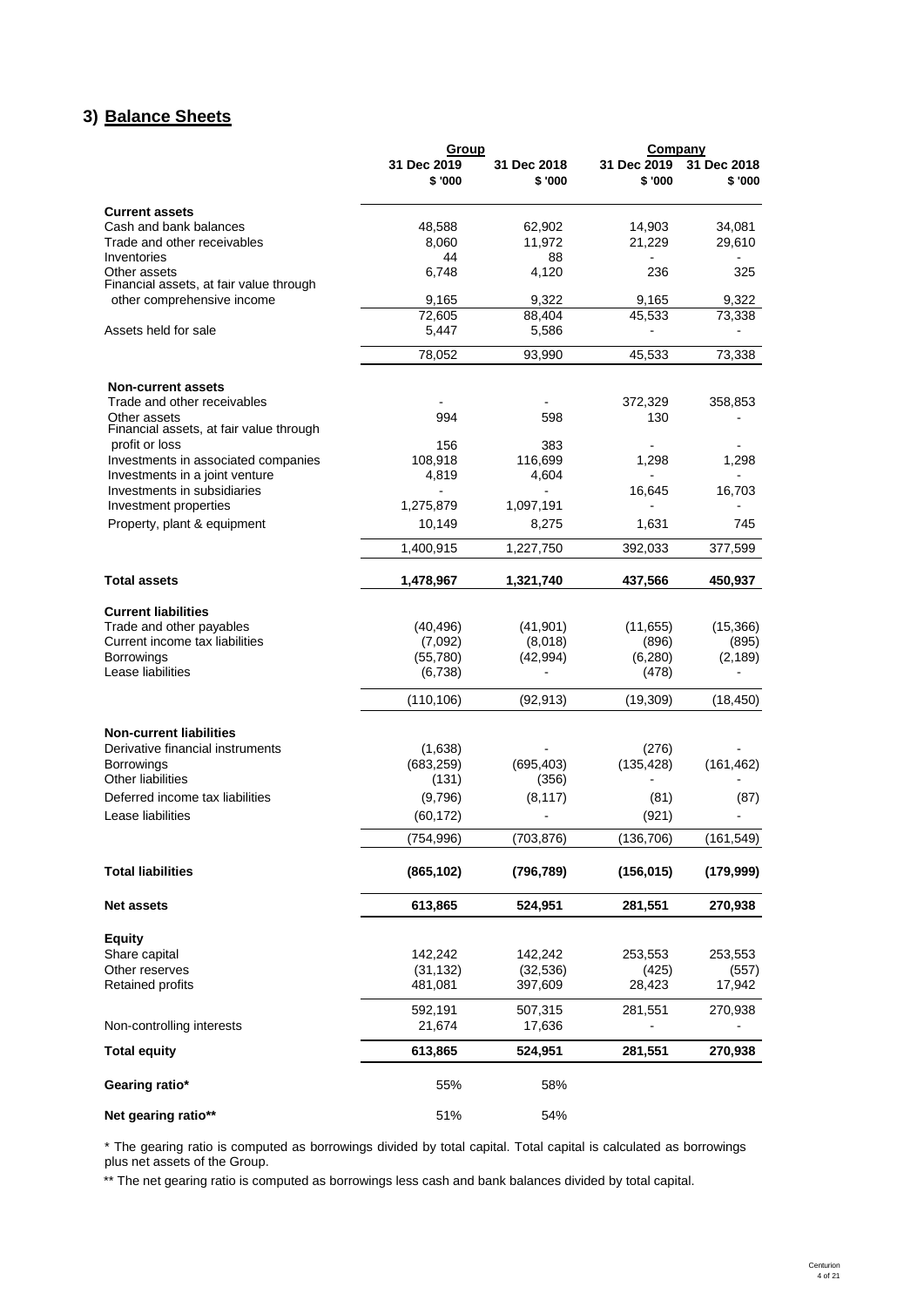# **4) Consolidated Statement of Cash Flows**

|                                                                                                                         | Fourth quarter ended 31 December |                          | Twelve months ended 31 December |                       |
|-------------------------------------------------------------------------------------------------------------------------|----------------------------------|--------------------------|---------------------------------|-----------------------|
|                                                                                                                         | 2019                             | 2018                     | 2019                            | 2018                  |
|                                                                                                                         | \$'000                           | \$'000                   | \$ '000                         | \$'000                |
| <b>Total profit</b>                                                                                                     | 73,062                           | 54,022                   | 103,788                         | 84,151                |
| Adjustment for:                                                                                                         |                                  |                          |                                 |                       |
| Income tax expense                                                                                                      | 1,495                            | 6,645                    | 7,213                           | 12,435                |
| Depreciation                                                                                                            | 948                              | 735                      | 3,113                           | 3,086                 |
| Allowance for impairment of trade and other receivables<br>Net loss/(gain) on disposal of property, plant and equipment | 15<br>4                          | 53<br>5                  | 177<br>68                       | 72<br>(5)             |
| Gain on disposal of subsidiary                                                                                          | (142)                            |                          | (142)                           |                       |
| Interest income                                                                                                         | (238)                            | (261)                    | (1, 137)                        | (1,046)               |
| Dividend income                                                                                                         |                                  | $\overline{\phantom{a}}$ |                                 | (73)                  |
| Finance expenses                                                                                                        | 7,079                            | 6,611                    | 28,759                          | 23,929                |
| Share of loss/(profit) of associated companies and joint venture                                                        | 3,408                            | (1,635)                  | (789)                           | (6, 571)              |
| Fair value gains on investment properties and assets held for sale                                                      | (66, 266)                        | (48, 553)                | (66, 266)                       | (48, 553)             |
| Fair value loss/(gain) on financial assets at fair value through profit<br>or loss                                      | 230                              | (164)                    | 230                             | (164)                 |
| Loss on disposal of financial assets designated through other                                                           |                                  |                          |                                 |                       |
| comprehensive income                                                                                                    | 21                               |                          | 171                             | 12                    |
| Unrealised currency translation differences                                                                             | 124                              | 56                       | 167                             | 178                   |
| Operating cash flow before working capital changes                                                                      | 19,740                           | 17,514                   | 75,352                          | 67,451                |
|                                                                                                                         |                                  |                          |                                 |                       |
| Change in working capital                                                                                               |                                  |                          |                                 |                       |
| Inventories<br>Trade and other receivables                                                                              | 32<br>4,159                      | 20<br>(2,967)            | 43<br>3,538                     | (4)<br>1,869          |
| Other assets                                                                                                            | 1,040                            | (662)                    | (124)                           | (285)                 |
| Trade and other payables                                                                                                | (10, 330)                        | (4,894)                  | (1,523)                         | (1,661)               |
| Cash generated from operations                                                                                          | 14,641                           | 9,011                    | 77,286                          | 67,370                |
| Income tax paid                                                                                                         | (447)                            | (2,006)                  | (7,039)                         | (9,895)               |
|                                                                                                                         |                                  |                          |                                 |                       |
| Net cash provided by operating activities                                                                               | 14,194                           | 7,005                    | 70,247                          | 57,475                |
|                                                                                                                         |                                  |                          |                                 |                       |
| Cash flows from investing activities                                                                                    |                                  |                          |                                 |                       |
| Proceeds from disposal of property, plant and equipment                                                                 | 3                                | 21                       | 101                             | 84                    |
| Proceeds from disposal of financial assets, at fair value through                                                       |                                  |                          |                                 |                       |
| other comprehensive income                                                                                              | 500                              |                          | 500                             | 2.000                 |
| Acquisition of shares in an associated company and a joint venture<br>Additions to investment properties                | (28, 784)                        | (6,323)<br>(52, 188)     | (37,208)                        | (6,323)<br>(119, 415) |
| Purchases of property, plant and equipment                                                                              | (2,059)                          | (1,494)                  | (3,693)                         | (2,489)               |
| Interest received                                                                                                       | 376                              | 274                      | 1,207                           | 1,059                 |
| Dividends received                                                                                                      |                                  |                          |                                 | 73                    |
| Dividends received from associated companies                                                                            | 862                              | 861                      | 7,817                           | 5,245                 |
| Deposits paid for acquisition of investment property<br>Short term bank deposits (charged)/released as security to bank | (2, 219)<br>(153)                | (164)                    | (2, 219)<br>(289)               | 1,068                 |
| Other deposits refunded                                                                                                 |                                  |                          |                                 | 1,561                 |
|                                                                                                                         |                                  |                          |                                 |                       |
| Net cash used in investing activities                                                                                   | (31, 474)                        | (59,013)                 | (33, 784)                       | (117, 137)            |
| Cash flows from financing activities                                                                                    |                                  |                          |                                 |                       |
| Proceeds from borrowings                                                                                                | 30,743                           | 67,232                   | 78,917                          | 213,052               |
| Repayment of borrowings                                                                                                 | (13, 635)                        | (17, 112)                | (81, 755)                       | (115, 121)            |
| Interest paid on borrowings                                                                                             | (3, 554)                         | (6,691)                  | (26, 202)                       | (25, 249)             |
| Dividends paid to equity holders of the Company<br>Loan from non-controlling interests                                  |                                  | 147                      | (16, 816)<br>628                | (21, 019)<br>147      |
| Repayment of loan to associated company                                                                                 | (3)                              | (862)                    | (861)                           | (3, 446)              |
| Interest paid on lease liabilities                                                                                      | (586)                            |                          | (1,609)                         |                       |
| Repayment of principal portion of lease liabilities                                                                     | (1, 414)                         |                          | (4, 322)                        | $\overline{a}$        |
| Net cash provided by/(used in) financing activities                                                                     | 11,551                           | 42,714                   | (52,020)                        | 48,364                |
| Net decrease in cash and cash equivalents held                                                                          | (5, 729)                         | (9,294)                  | (15, 557)                       | (11, 298)             |
| Cash and cash equivalents at beginning of the period/year                                                               |                                  |                          |                                 |                       |
| Effects of currency translation on cash and cash equivalents                                                            | 50,994<br>1,113                  | 70,722                   | 61,358                          | 73,191                |
|                                                                                                                         |                                  | (70)                     | 577                             | (535)                 |
| Cash and cash equivalents at end of the period/year                                                                     | 46,378                           | 61,358                   | 46,378                          | 61,358                |
| * The consolidated cash and cash equivalents comprise the following:                                                    |                                  |                          |                                 |                       |
| Cash and bank balances                                                                                                  | 48,588                           | 62,902                   | 48,588                          | 62,902                |
| Bank overdraft                                                                                                          | (955)                            |                          | (955)                           |                       |
| Restricted cash and short-term bank deposits charged as security to bank                                                | (1,255)                          | (1, 544)                 | (1,255)                         | (1, 544)              |
|                                                                                                                         | 46,378                           | 61,358                   | 46,378                          | 61,358                |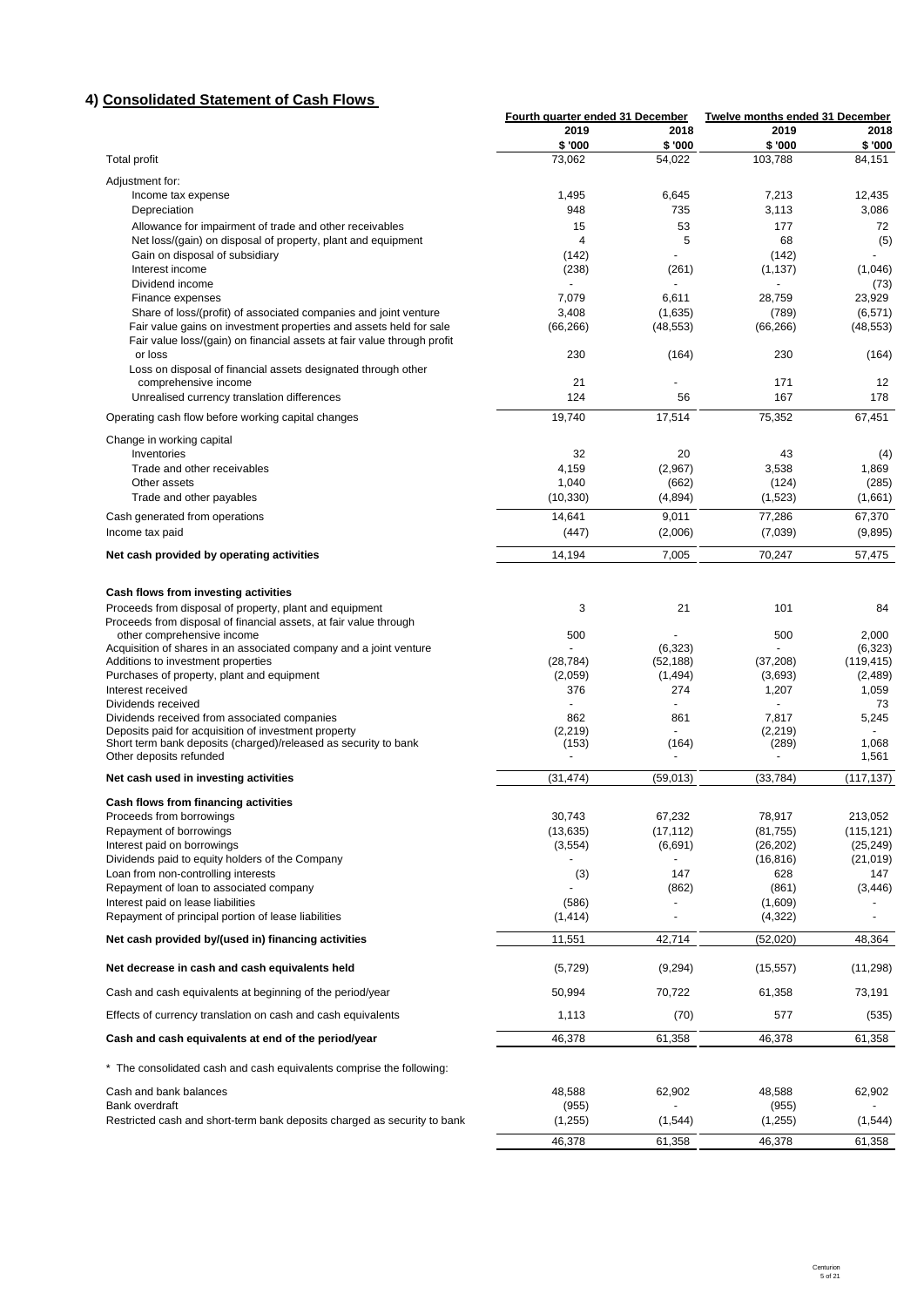# **5) Consolidated Statement of Changes in Equity**

← Attributable to equity holders of the Company →

| <b>GROUP</b><br>2019                                                                               | <b>Share</b><br>Capital<br>\$'000 | Other<br><b>Reserves</b><br>\$'000 | <b>Retained</b><br><b>Profits</b><br>\$'000 | Total<br>\$'000 | Non-controlling<br><b>Interests</b><br>\$'000 | Total<br><b>Equity</b><br>\$'000 |
|----------------------------------------------------------------------------------------------------|-----------------------------------|------------------------------------|---------------------------------------------|-----------------|-----------------------------------------------|----------------------------------|
| Balance as at 31 Dec 2018                                                                          | 142,242                           | (32, 536)                          | 397,609                                     | 507,315         | 17,636                                        | 524,951                          |
| Adoption of SFRS(I) 16                                                                             |                                   |                                    | 337                                         | 337             | -                                             | 337                              |
| Balance as at 1 Jan 2019                                                                           | 142,242                           | (32, 536)                          | 397,946                                     | 507,652         | 17,636                                        | 525,288                          |
| Dividends relating to 2019 paid                                                                    |                                   |                                    | (8, 408)                                    | (8, 408)        |                                               | (8,408)                          |
| Dividends relating to 2018 paid                                                                    |                                   |                                    | (8, 408)                                    | (8, 408)        | -                                             | (8,408)                          |
| Adjustment on acquisition of additional<br>shares in a subsidiary from non-controlling<br>interest |                                   | (202)                              |                                             | (202)           | 202                                           |                                  |
| Profit for the year                                                                                |                                   |                                    | 99,951                                      | 99,951          | 3,837                                         | 103,788                          |
| Other comprehensive income/(loss) for the<br>year                                                  |                                   | 1,606                              |                                             | 1,606           | (1)                                           | 1,605                            |
| Balance as at 31 Dec 2019                                                                          | 142,242                           | (31, 132)                          | 481,081                                     | 592,191         | 21,674                                        | 613,865                          |
|                                                                                                    |                                   |                                    |                                             |                 |                                               |                                  |

| <b>GROUP</b><br>2018                  | <b>Share</b><br>Capital<br>\$'000 | Other<br><b>Reserves</b><br>\$'000 | <b>Retained</b><br><b>Profits</b><br>\$'000 | Total<br>\$'000 | Non-controlling<br><b>Interests</b><br>\$'000 | Total<br>Equity<br>\$'000 |
|---------------------------------------|-----------------------------------|------------------------------------|---------------------------------------------|-----------------|-----------------------------------------------|---------------------------|
| Balance as at 1 Jan 2018              | 142.242                           | (18, 617)                          | 339,302                                     | 462.927         | 12.806                                        | 475,733                   |
| Dividends relating to 2017 paid       |                                   |                                    | (12,611)                                    | (12,611)        | $\overline{\phantom{a}}$                      | (12,611)                  |
| Dividends relating to 2018 paid       |                                   | ٠                                  | (8,408)                                     | (8,408)         | $\overline{\phantom{a}}$                      | (8,408)                   |
| Acquisition of a subsidiary           |                                   |                                    |                                             |                 | 5                                             | 5                         |
| Profit for the year                   |                                   |                                    | 79.326                                      | 79.326          | 4.825                                         | 84,151                    |
| Other comprehensive loss for the year |                                   | (13,919)                           | $\overline{\phantom{0}}$                    | (13,919)        | $\overline{\phantom{a}}$                      | (13,919)                  |
| Balance as at 31 Dec 2018             | 142.242                           | (32, 536)                          | 397,609                                     | 507,315         | 17,636                                        | 524,951                   |

| <b>COMPANY</b><br>2019                  | Share<br>Capital<br>\$'000 | Other<br><b>Reserves</b><br>\$'000 | <b>Retained</b><br><b>Profits</b><br>\$'000 | Total<br>\$'000 |
|-----------------------------------------|----------------------------|------------------------------------|---------------------------------------------|-----------------|
| Balance as at 1 Jan 2019                | 253,553                    | (557)                              | 17,942                                      | 270,938         |
| Dividends relating to 2019 paid         |                            |                                    | (8,408)                                     | (8,408)         |
| Dividends relating to 2018 paid         |                            |                                    | (8,408)                                     | (8, 408)        |
| Profit for the year                     |                            |                                    | 27,297                                      | 27,297          |
| Other comprehensive income for the year |                            | 132                                |                                             | 132             |
| Balance as at 31 Dec 2019               | 253,553                    | (425)                              | 28,423                                      | 281,551         |
| <b>COMPANY</b>                          | Share<br>Capital           | Other                              | <b>Retained</b>                             | Total           |
| 2018                                    | \$'000                     | <b>Reserves</b><br>\$'000          | <b>Profits</b><br>\$'000                    | \$'000          |
| Balance as at 1 Jan 2018                | 253,553                    | 64                                 | 20,152                                      | 273,769         |
| Dividends relating to 2017 paid         |                            |                                    | (12,611)                                    | (12, 611)       |
| Dividends relating to 2018 paid         |                            |                                    | (8,408)                                     | (8,408)         |
| Profit for the year                     |                            |                                    | 18,809                                      | 18,809          |
| Other comprehensive loss for the year   |                            | (621)                              |                                             | (621)           |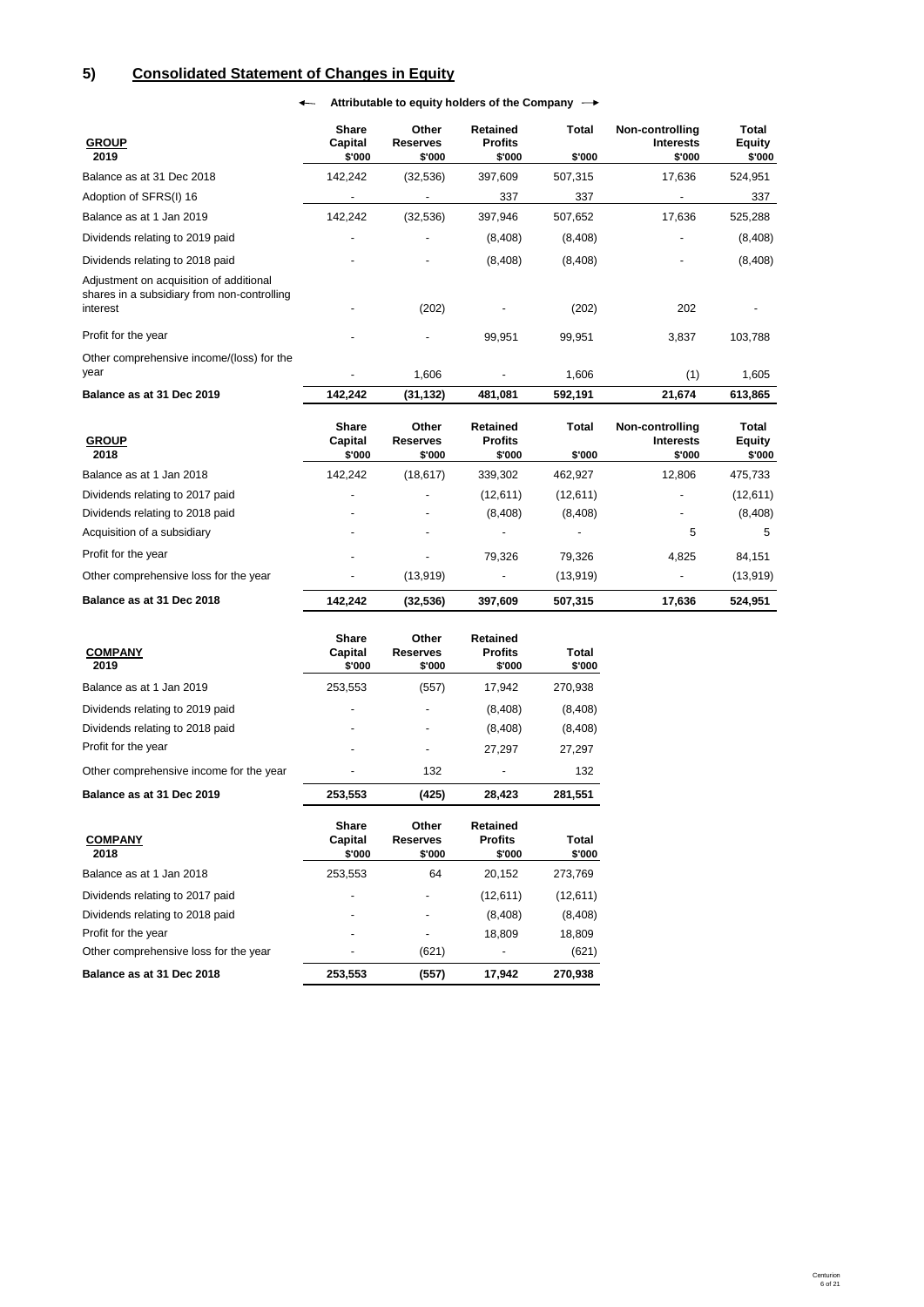# **6) Segment Information**

**Segmented revenue and results for business or geographical segments (of the group) in the form presented in the issuer's most recently audited annual financial statements, with comparative information for the immediately preceding period**

**The business of the Group is organised into the following business segments:**

**a) Workers Accommodation**

**b) Students Accommodation**

**c) Others**

| Year ended 31 December 2019                                                                                                                                                                                                                | Workers<br>Accommodation<br>\$'000 | <b>Students</b><br>Accommodation<br>\$'000 | <b>Others</b><br>\$'000 | Total<br>\$'000                                                      |
|--------------------------------------------------------------------------------------------------------------------------------------------------------------------------------------------------------------------------------------------|------------------------------------|--------------------------------------------|-------------------------|----------------------------------------------------------------------|
| Sales to external parties                                                                                                                                                                                                                  | 86,114                             | 45,800                                     | 1,439                   | 133,353                                                              |
| Timing of revenue recognition in relation to<br>revenue from contracts with customers<br>- Point in time<br>- Over time                                                                                                                    | 3,514<br>683<br>4.197              | 1,566<br>1,473<br>3.039                    | 1,177<br>1,177          | 6,257<br>2,156<br>8.413                                              |
| Segment results<br>Finance expense<br>Interest income<br>Fair value gains/(losses) on investment                                                                                                                                           | 52,230<br>(18, 557)                | 19,042<br>(10, 201)                        | 296<br>(1)              | 71,568<br>(28, 759)<br>1,137                                         |
| properties and assets held for sale<br>Share of profit/(loss) of associated companies                                                                                                                                                      | 66,424                             | (180)                                      | 22                      | 66,266                                                               |
| and joint venture<br>Profit before tax<br>Income tax expense<br>Net profit                                                                                                                                                                 | 5,213                              | (4,372)                                    | (52)                    | 789<br>111,001<br>(7, 213)<br>103,788                                |
| Segment assets<br>Short-term bank deposits<br>Financial assets, at fair value through other<br>comprehensive income<br>Tax recoverable<br>Investments in associated companies<br>Investments in joint venture<br>Consolidated total assets | 796,522                            | 528,172                                    | 6,081                   | 1,330,775<br>24,611<br>9,165<br>679<br>108,918<br>4,819<br>1,478,967 |
| Segment liabilities<br><b>Borrowings</b><br>Current income tax liabilities<br>Deferred income tax liabilities<br>Consolidated total liabilities                                                                                            | 82,792<br>453,165                  | 26,220<br>285,874                          | 163                     | 109,175<br>739,039<br>7,092<br>9,796<br>865,102                      |
| Other segment items:<br>Capital expenditure                                                                                                                                                                                                | 5,682                              | 35,778                                     |                         | 41,460                                                               |
| Depreciation                                                                                                                                                                                                                               | 2,040                              | 1,038                                      | 35                      | 3,113                                                                |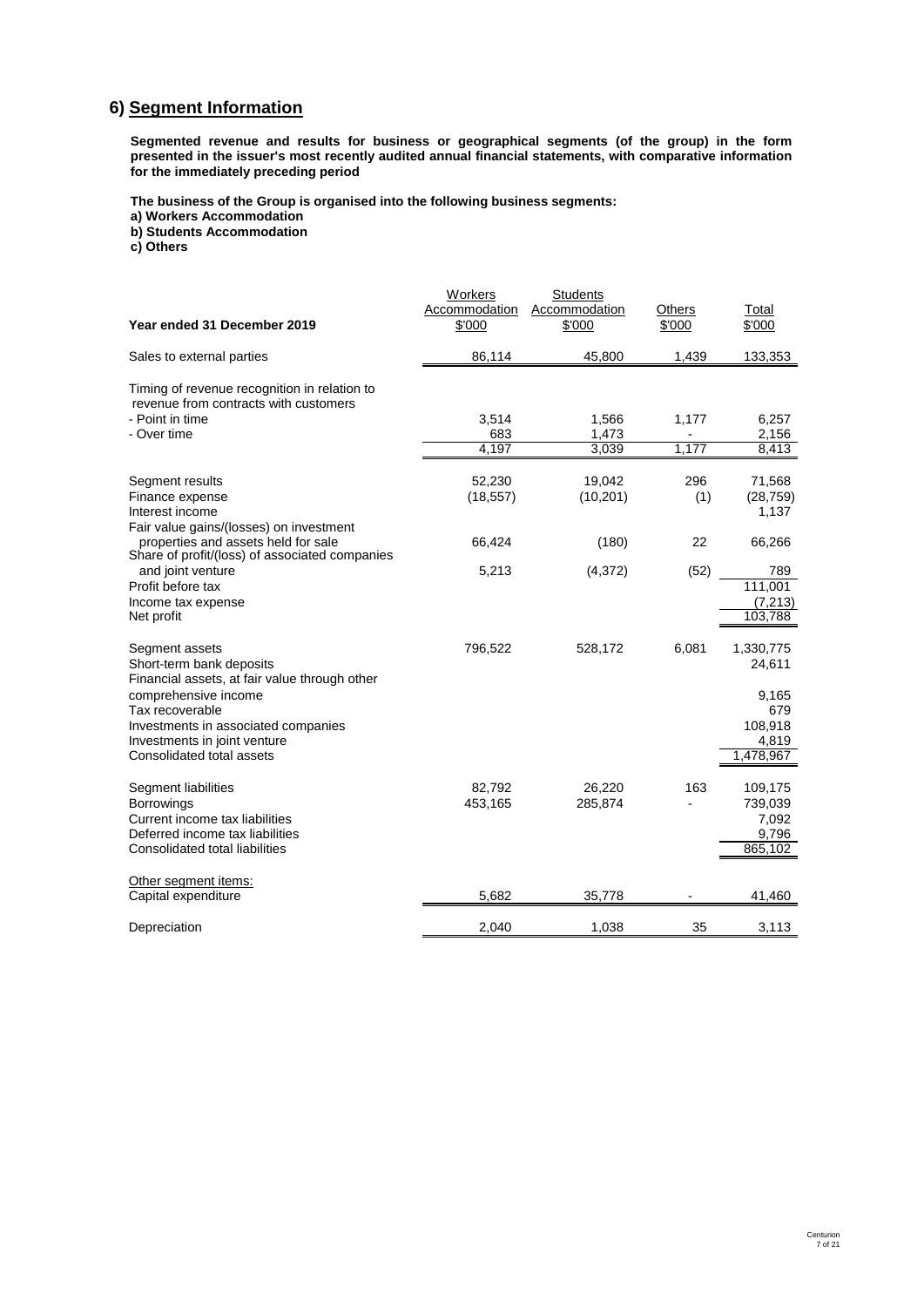|                                                                                       | Workers       | <b>Students</b> |        |                     |
|---------------------------------------------------------------------------------------|---------------|-----------------|--------|---------------------|
|                                                                                       | Accommodation | Accommodation   | Others | Total               |
| Year ended 31 December 2018                                                           | \$'000        | \$'000          | \$'000 | \$'000              |
| Sales to external parties                                                             | 80,605        | 37,731          | 1,734  | 120,070             |
| Timing of revenue recognition in relation to<br>revenue from contracts with customers |               |                 |        |                     |
| - Point in time                                                                       | 3,076         | 1,829           | 1,505  | 6,410               |
| - Over time                                                                           | 682           | 1,436           |        | 2,118               |
|                                                                                       | 3,758         | 3,265           | 1,505  | 8,528               |
| Segment results                                                                       | 49,944        | 13,663          | 665    | 64,272              |
| Finance expense                                                                       | (15, 279)     | (8,649)         | (1)    | (23, 929)           |
| Interest income                                                                       |               |                 |        | 1,046               |
| Dividend income                                                                       |               |                 |        | 73                  |
| Fair value (losses)/gains on investment                                               |               |                 |        |                     |
| properties and assets held for sales                                                  | (12, 227)     | 60,925          | (145)  | 48,553              |
| Share of profit/(loss) of associated companies                                        |               |                 |        |                     |
| and joint venture                                                                     | 6,151         | 425             | (5)    | 6.571               |
| Profit before tax<br>Income tax expense                                               |               |                 |        | 96,586<br>(12, 435) |
| Net profit                                                                            |               |                 |        | 84,151              |
|                                                                                       |               |                 |        |                     |
| Segment assets                                                                        | 668,193       | 471,938         | 6,697  | 1,146,828           |
| Short-term bank deposits                                                              |               |                 |        | 44,287              |
| Financial assets, at fair value through other                                         |               |                 |        |                     |
| comprehensive income                                                                  |               |                 |        | 9,322               |
| Investments in associated companies                                                   |               |                 |        | 116,699             |
| Investments in joint venture<br>Consolidated total assets                             |               |                 |        | 4,604<br>1,321,740  |
|                                                                                       |               |                 |        |                     |
| Segment liabilities                                                                   | 25,547        | 15,901          | 809    | 42,257              |
| <b>Borrowings</b>                                                                     | 469,210       | 269,179         | 8      | 738,397             |
| Current income tax liabilities                                                        |               |                 |        | 8,018               |
| Deferred income tax liabilities                                                       |               |                 |        | 8,117               |
| Consolidated total liabilities                                                        |               |                 |        | 796,789             |
| Other segment items:                                                                  |               |                 |        |                     |
| Capital expenditure                                                                   | 14,296        | 104,758         | 1      | 119,055             |
| Depreciation                                                                          | 1,926         | 1,124           | 36     | 3,086               |
|                                                                                       |               |                 |        |                     |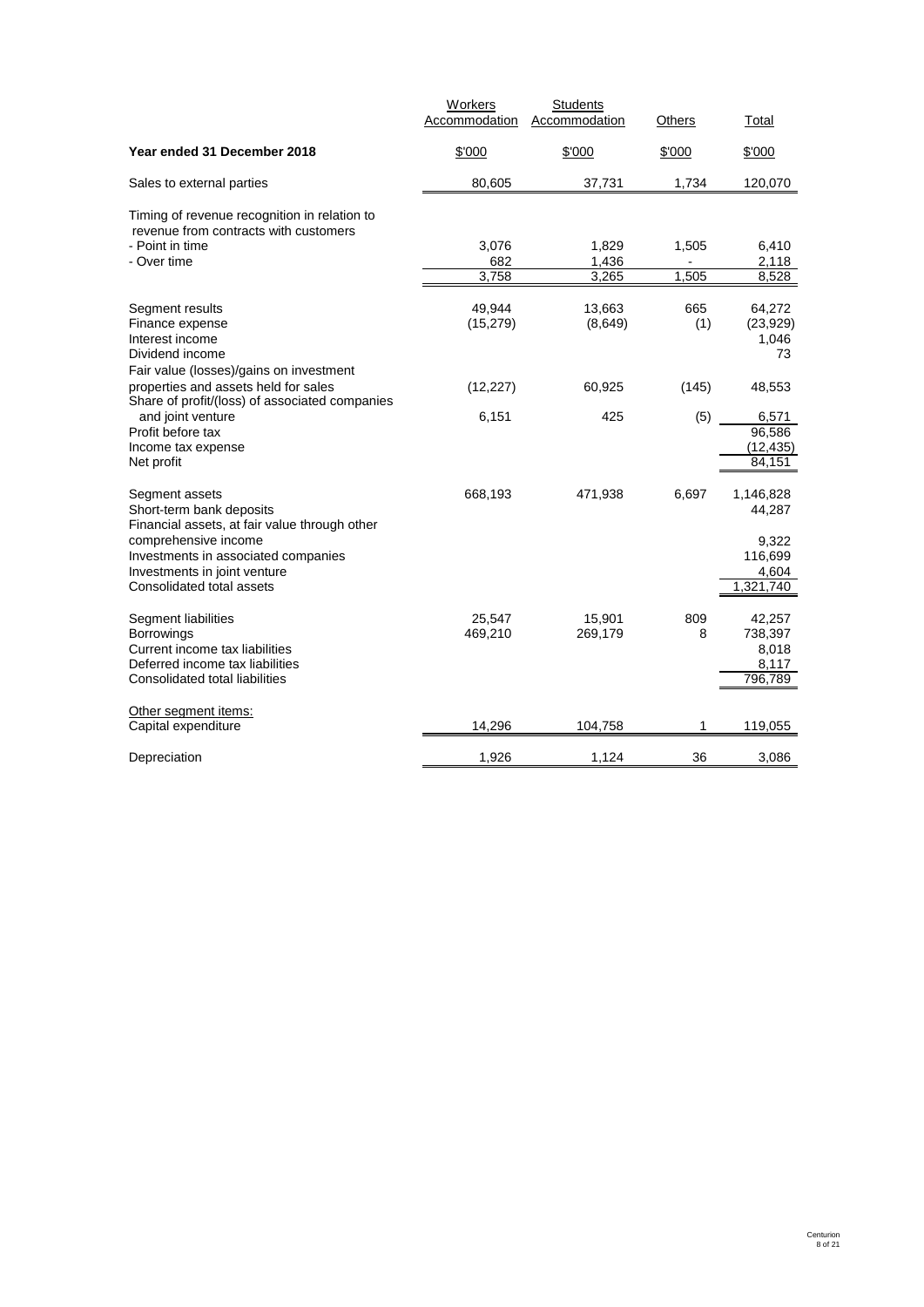#### **7) NOTES TO THE UNAUDITED FOURTH QUARTER AND TWELVE MONTHS CONSOLIDATED FINANCIAL STATEMENTS**

*FOR THE YEAR ENDED 31 DECEMBER 2019*

# **a) General information**

Centurion is incorporated and domiciled in the Republic of Singapore and is dual listed on both the Main Board of the Singapore Exchange Securities Trading Limited ("SGX-ST") and The Stock Exchange of Hong Kong Limited ("SEHK"). The address of its registered office is 45 Ubi Road 1, #05-01, Singapore 408696.

The principal activities of the Company include investment holding and provision of management services.

The financial statements are presented in thousands of Singapore Dollars (S\$'000) unless otherwise stated.

#### **b) Whether the same accounting policies and methods of computation as in the issuer's most recently audited annual financial statements have been applied**

The financial statements of the Company and the Group have been prepared in accordance with the Singapore Financial Reporting Standards (International) ("SFRS(I)") and International Financial Reporting Standards ("IFRS") under the historical cost convention.

For the purpose of SFRS(I), financial statements that have been prepared in accordance and complied with IFRS are deemed to have also complied with SFRS(I). SFRS(I) comprise standards and interpretations that are equivalent to IFRS. All references to SFRS(I) and IFRS are referred to collectively as "IFRS" in these financial statements, unless specified otherwise.

The financial statements have been prepared in accordance with the same accounting policies and methods of computation adopted in the audited financial statements of the previous financial year, except where new or amended IFRS or SFRS(I) and Interpretation to FRS ("INT FRS") became effective from this financial year.

#### **c) If there are any changes in the accounting policies and methods of computation, including any required by** an accounting standard, what has changed, as well as the reasons for, and the effect of, the change

The Group has adopted the following new accounting standards, amendment and interpretation to existing standards which are mandatory for accounting periods beginning on or after 1 January 2019.

# International Financial Reporting Standard 16 - Leases ("IFRS 16")

The Group has applied IFRS 16 from the mandatory adoption date of 1 January 2019. The Group applied the simplified transition approach and has not restated comparative amounts for the year prior to first adoption. Right-ofuse assets will be measured at the amount of the lease liability on adoption (adjusted for any prepaid or accrued lease expenses).

As at 1 January 2019, the Group recognised its existing operating lease arrangements as right-of-use assets (under investment properties) with corresponding lease liabilities and the effects are as shown below:

# **Balance Sheet**

|                                |                                    | Group<br><b>SFRS(I) 16</b>       |                                  |
|--------------------------------|------------------------------------|----------------------------------|----------------------------------|
|                                | 31 December 2018<br><b>S\$'000</b> | Higher/(Lower)<br><b>S\$'000</b> | 1 January 2019<br><b>S\$'000</b> |
| <b>Assets</b>                  |                                    |                                  |                                  |
| Investment properties          | 1,097,191                          | 40,857                           | 1,138,048                        |
| <b>Current liabilities</b>     |                                    |                                  |                                  |
| Trade and other payables       | 41.901                             | (337)                            | 41,564                           |
| Lease liabilities              | -                                  | 4,082                            | 4,082                            |
| <b>Non-current liabilities</b> |                                    |                                  |                                  |
| Lease liabilities              | $\overline{\phantom{a}}$           | 36,775                           | 36,775                           |
| <b>Equity</b>                  |                                    |                                  |                                  |
| <b>Retained profits</b>        | 397.609                            | 337                              | 397,946                          |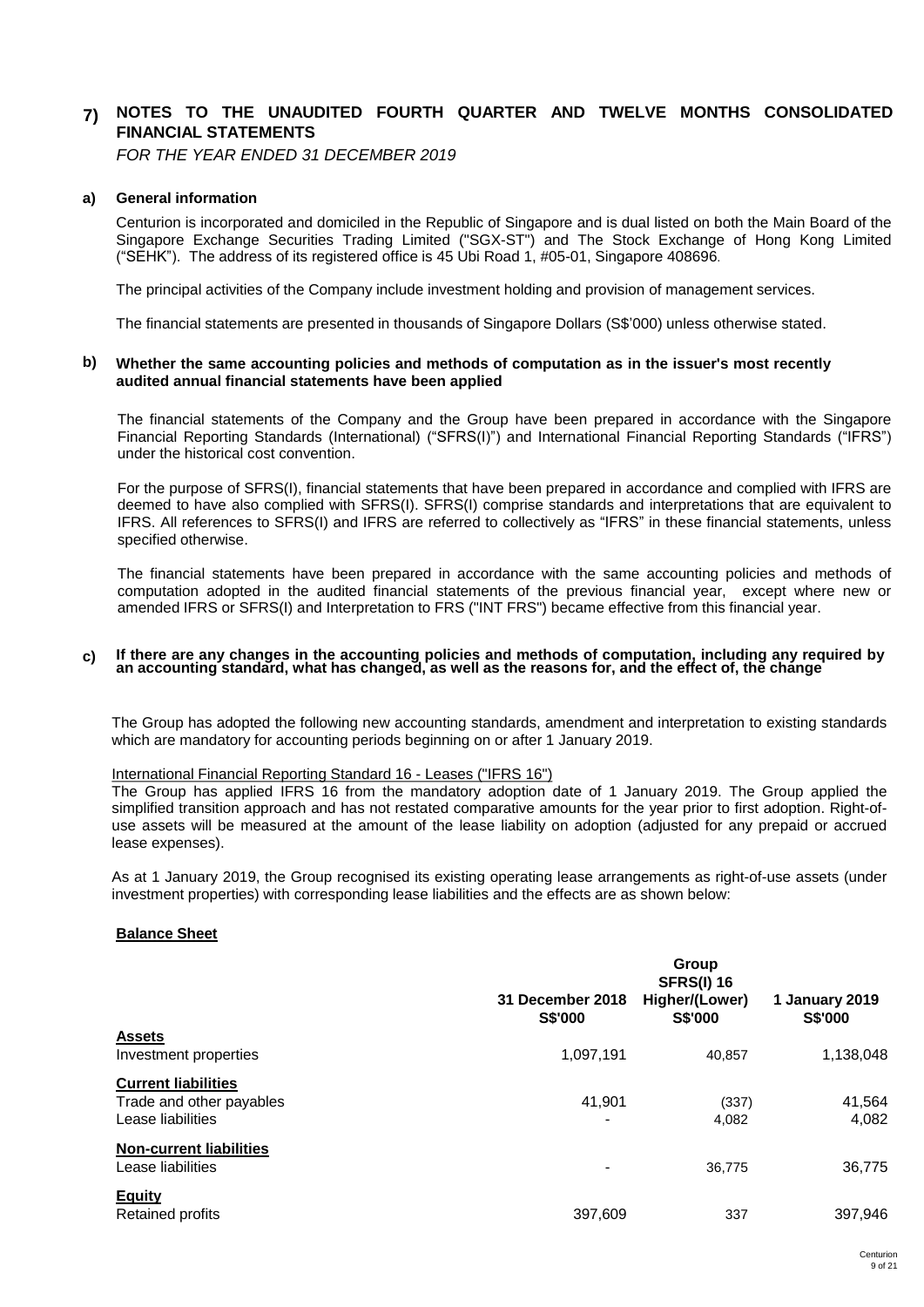# **d) Revenue**

| Revenue |                                                |                | <b>Group</b>                           |                 |  |  |
|---------|------------------------------------------------|----------------|----------------------------------------|-----------------|--|--|
|         |                                                |                | <b>Twelve months ended 31 December</b> |                 |  |  |
|         |                                                | 2019<br>\$'000 | 2018<br>\$ '000                        | Change<br>%     |  |  |
|         | Rental income from investment properties       | 124.940        | 111.542                                | 12 <sup>2</sup> |  |  |
|         | Revenue from contracts with customers (IFRS15) |                |                                        |                 |  |  |
|         | Other revenue from accommodation business      | 5.080          | 4.905                                  | 4               |  |  |
|         | Sales of optical storage media                 | 1.177          | 1.505                                  | (22)            |  |  |
|         | Management services                            | 2.156          | 2.118                                  |                 |  |  |
|         | Total revenue                                  | 133,353        | 120.070                                | 11 <sub>1</sub> |  |  |

# **e) Revenue and profit breakdown**

|                                                                          |                | Group<br>Twelve months ended 31 December |             |  |
|--------------------------------------------------------------------------|----------------|------------------------------------------|-------------|--|
|                                                                          | 2019<br>\$'000 | 2018<br>\$ '000                          | Change<br>% |  |
| <b>Continuing operation:</b><br>(a) Revenue reported for first half year | 64,192         | 60.476                                   | 6           |  |
| (b) Profit after tax reported for first half year                        | 20,558         | 21.552                                   | (5)         |  |
| (c) Revenue reported for second half year                                | 69.161         | 59.594                                   | 16          |  |

# (d) Profit after tax reported for second half year 83,230 62,599 33

# **f) Other income and gains - net**

| Rental income                                                                     |       | 18    | N/M   |
|-----------------------------------------------------------------------------------|-------|-------|-------|
| Interest income                                                                   | 1.137 | 1.046 | 9     |
| Dividend income                                                                   |       | 73    | (100) |
| Currency exchange loss - net                                                      | (38)  | (402) | (91)  |
| Net (loss)/gain on disposal of plant and equipment                                | (68)  |       | N/M   |
| Government grants                                                                 | 107   | 121   | (12)  |
| Financial assets, at fair value through other comprehensive income                |       |       |       |
| - reclassification from other comprehensive income on disposal                    | (171) | (12)  | N/M   |
| Fair value (loss)/gains on financial assets, at fair value through profit or loss | (230) | 164   | N/M   |
| <b>Others</b>                                                                     | 290   | 210   | 38    |

# **g) Income tax expense**

Tax expense attributable to the profit is made up of:

- Profit for the financial year Current income tax Deferred income tax
- (Over)/under provision in prior financial year Current income tax Deferred income tax

|                   |        | Group                                  |        |
|-------------------|--------|----------------------------------------|--------|
|                   |        | <b>Twelve months ended 31 December</b> |        |
|                   | 2019   | 2018                                   | Change |
|                   | \$'000 | \$'000                                 | %      |
|                   |        |                                        |        |
|                   |        | 18                                     | N/M    |
|                   | 1,137  | 1,046                                  | 9      |
|                   |        | 73                                     | (100)  |
|                   | (38)   | (402)                                  | (91)   |
|                   | (68)   | 5                                      | N/M    |
|                   | 107    | 121                                    | (12)   |
| ncome             |        |                                        |        |
| sal               | (171)  | (12)                                   | N/M    |
| ah profit or loss | (230)  | 164                                    | N/M    |
|                   | 290    | 210                                    | 38     |
|                   | 1,027  | 1,223                                  | (16)   |

| Group                                  |         |        |  |
|----------------------------------------|---------|--------|--|
| <b>Twelve months ended 31 December</b> |         |        |  |
| 2019                                   | 2018    | Change |  |
| \$ '000                                | \$ '000 | %      |  |
|                                        |         |        |  |
| 6,265                                  | 7,693   | (19)   |  |
| 1,723                                  | 4,428   | (61)   |  |
| 7,988                                  | 12,121  | (34)   |  |
|                                        |         |        |  |
| (818)                                  | 377     | N/M    |  |
| 43                                     | (63)    | (168)  |  |
| 7.213                                  | 12,435  |        |  |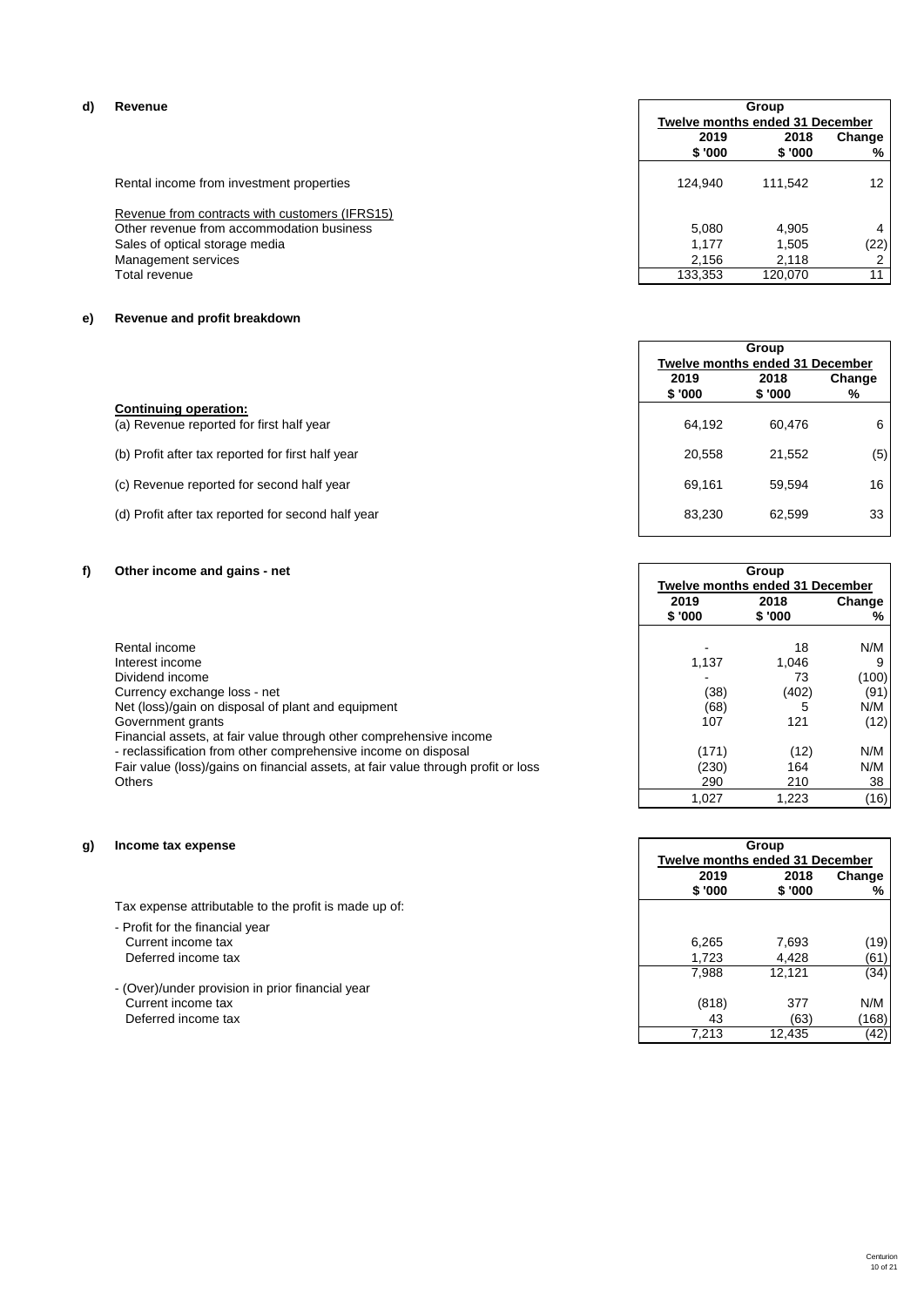# **h) Other information on Income Statement**

|                                                         |          | Group<br>Twelve months ended 31 December |        |  |
|---------------------------------------------------------|----------|------------------------------------------|--------|--|
|                                                         | 2019     | 2018                                     | Change |  |
|                                                         | \$'000   | \$ '000                                  | %      |  |
| Depreciation                                            | (3, 113) | (3,086)                                  | 146    |  |
| Allowance for impairment of trade and other receivables | (177)    | (72)                                     |        |  |

# **i) Trade and other receivables**

Trade receivables primarily consisted of the trade receivables from non-related parties i.e.customers.

The majority of the group's sales are on cash terms. The remaining overdue amounts, were mainly due to some customers requesting for a delay in payment and we allow them for deferred settlement of up to 30 days (for workers and student accommodation) or up to 90 days (for commercial tenants of student accommodations and optical disc business), as the case may be, after considering the requesting customer's rental deposit balance, payment history and financial situation, in order to maintain long term relationships with the customers.

The ageing analysis of trade receivables based on invoice date is as follows:

|                                           |        | Group                             |  |  |
|-------------------------------------------|--------|-----------------------------------|--|--|
|                                           | \$'000 | 31 Dec 2019 31 Dec 2018<br>\$'000 |  |  |
| Up to 3 months                            | 3,057  | 2,892                             |  |  |
| 3 to 6 months                             | 446    | 302                               |  |  |
| Over 6 months                             | 689    | 672                               |  |  |
|                                           | 4,192  | 3,866                             |  |  |
| Less: Cumulative allowance for impairment | (883)  | (781)                             |  |  |
|                                           | 3,309  | 3,085                             |  |  |

# **j) Trade and other payables**

Trade payables mainly comprised payables to utilities, suppliers of consumables and services.

Trade payables that are aged over 3 months were mainly due to liabilities recognised but under negotiation with suppliers over payment or goods/services delivered. Our trade payables were due according to the terms on the relevant contracts. In general, our suppliers grant us a credit term of cash terms of up to 30 days and we settle our payment by cheque or bank transfer.

The ageing analysis of trade payables based on invoice date is as follows:

|                |                                   | Group  |  |  |
|----------------|-----------------------------------|--------|--|--|
|                | 31 Dec 2019 31 Dec 2018<br>\$'000 | \$'000 |  |  |
| Up to 3 months | 1,644                             | 3,562  |  |  |
| 3 to 6 months  | 90                                | 51     |  |  |
| Over 6 months  | 417                               | 624    |  |  |
|                | 2,151                             | 4,237  |  |  |

N/M: Not meaningful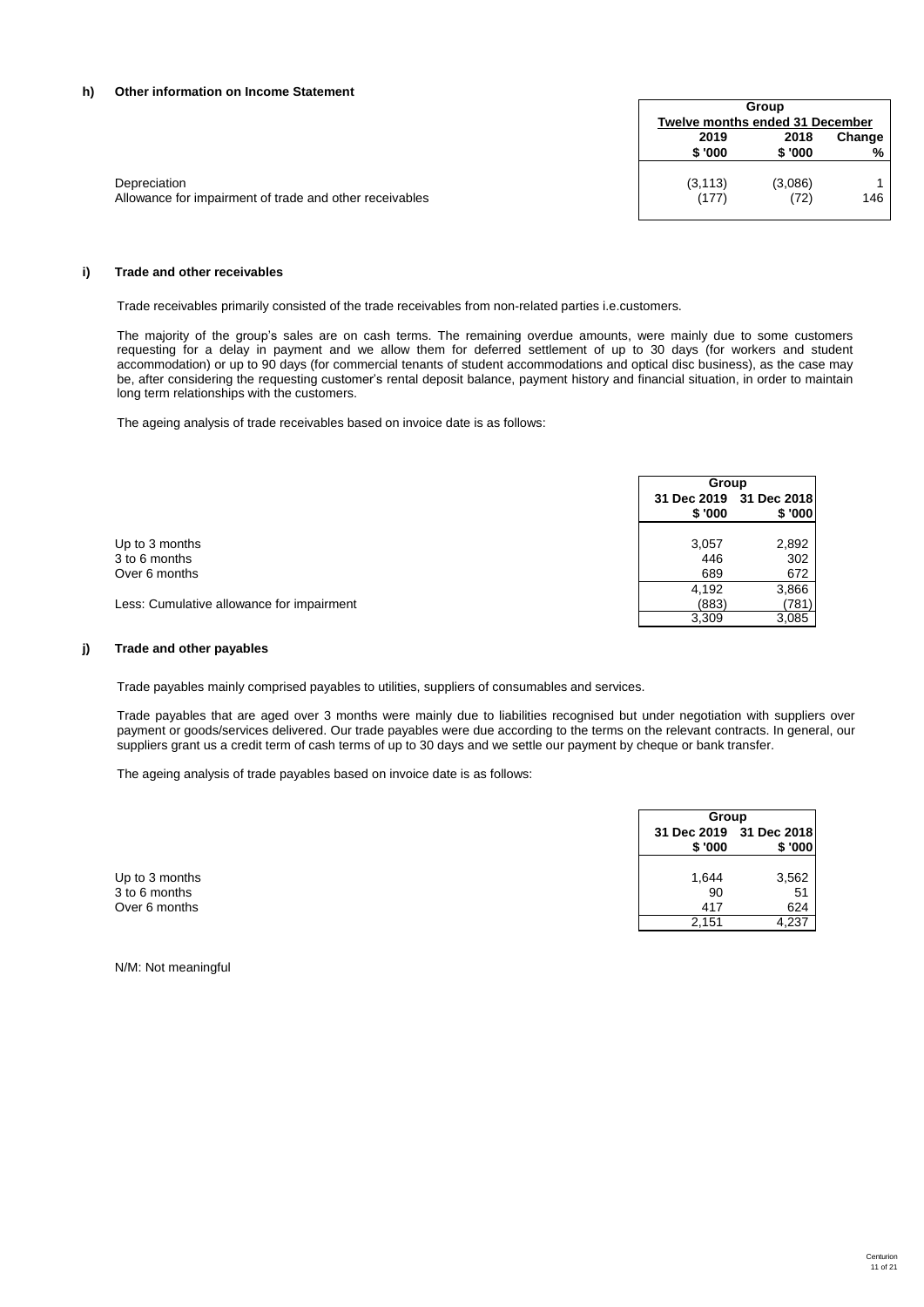#### **k) Group's borrowings**

**(i) Amount repayable in one year or less, or on demand**

|                                      | Group                      |         |  |
|--------------------------------------|----------------------------|---------|--|
|                                      | 31 Dec 2019<br>31 Dec 2018 |         |  |
|                                      | \$'000                     | \$'000  |  |
|                                      |                            |         |  |
| Secured                              | 46,492                     | 42,055  |  |
| Unsecured                            | 9,288                      | 939     |  |
| Sub Total                            | 55,780                     | 42,994  |  |
| (ii) Amount repayable after one year | Group                      |         |  |
|                                      | 31 Dec 2019<br>31 Dec 2018 |         |  |
|                                      | \$'000                     | \$'000  |  |
| Secured                              | 529,361                    | 560,984 |  |
| Unsecured                            | 153,898                    | 134,419 |  |
| Sub Total                            | 683,259                    | 695,403 |  |
|                                      |                            |         |  |

# **(iii) Details of any collateral**

The Group's secured borrowings include bank borrowings and lease liabilities. The borrowings are secured by fixed charges over certain bank deposits and investment properties of the subsidiaries.

# **l) Share capital and treasury shares**

| Share capital                       | Company<br>No. of shares<br>issued | Group<br>Share capital<br>\$ '000 | Company<br>Share capital<br>\$ '000 |
|-------------------------------------|------------------------------------|-----------------------------------|-------------------------------------|
| Beginning and end of financial year | 840.778.624                        | 142.242                           | 253.553                             |

| Company     |             |  |
|-------------|-------------|--|
| 31 Dec 2019 | 31 Dec 2018 |  |
|             |             |  |
| 840,778,624 | 840,778,624 |  |

Total number of issued shares excluding treasury shares

All issued ordinary shares are fully paid. There is no par value for these ordinary shares.

There was no share buy-back since the end of the previous financial year.

# **Share options, warrants and convertibles**

As at 31 December 2019 and 31 December 2018, the Company did not have any employee share option scheme and has no outstanding options, warrants or convertibles.

# **Treasury shares and subsidiary holdings**

| Number of shares held as treasury shares                                                                                 |       |  |
|--------------------------------------------------------------------------------------------------------------------------|-------|--|
| Number of subsidiary holdings                                                                                            |       |  |
| Percentage of the aggregate number of treasury shares and<br>subsidiary holdings held against the total number of shares | $0\%$ |  |
| outstanding                                                                                                              |       |  |

| Company     |             |  |  |
|-------------|-------------|--|--|
| As at       | As at       |  |  |
| 31 Dec 2019 | 31 Dec 2018 |  |  |
|             |             |  |  |
|             |             |  |  |
|             |             |  |  |
|             |             |  |  |
| $0\%$       | 0%          |  |  |
|             |             |  |  |
|             |             |  |  |

There were no sales, transfers, cancellation and/or use of treasury shares and subsidiary holdings as at the end of the current financial year.

# **m) Purchase, sales or redemption of the Company's listed securities and cancellation of treasury shares**

There was no purchase, sales or redemption of the Company's listed securities and cancellation of treasury shares during the year ended 31 December 2019.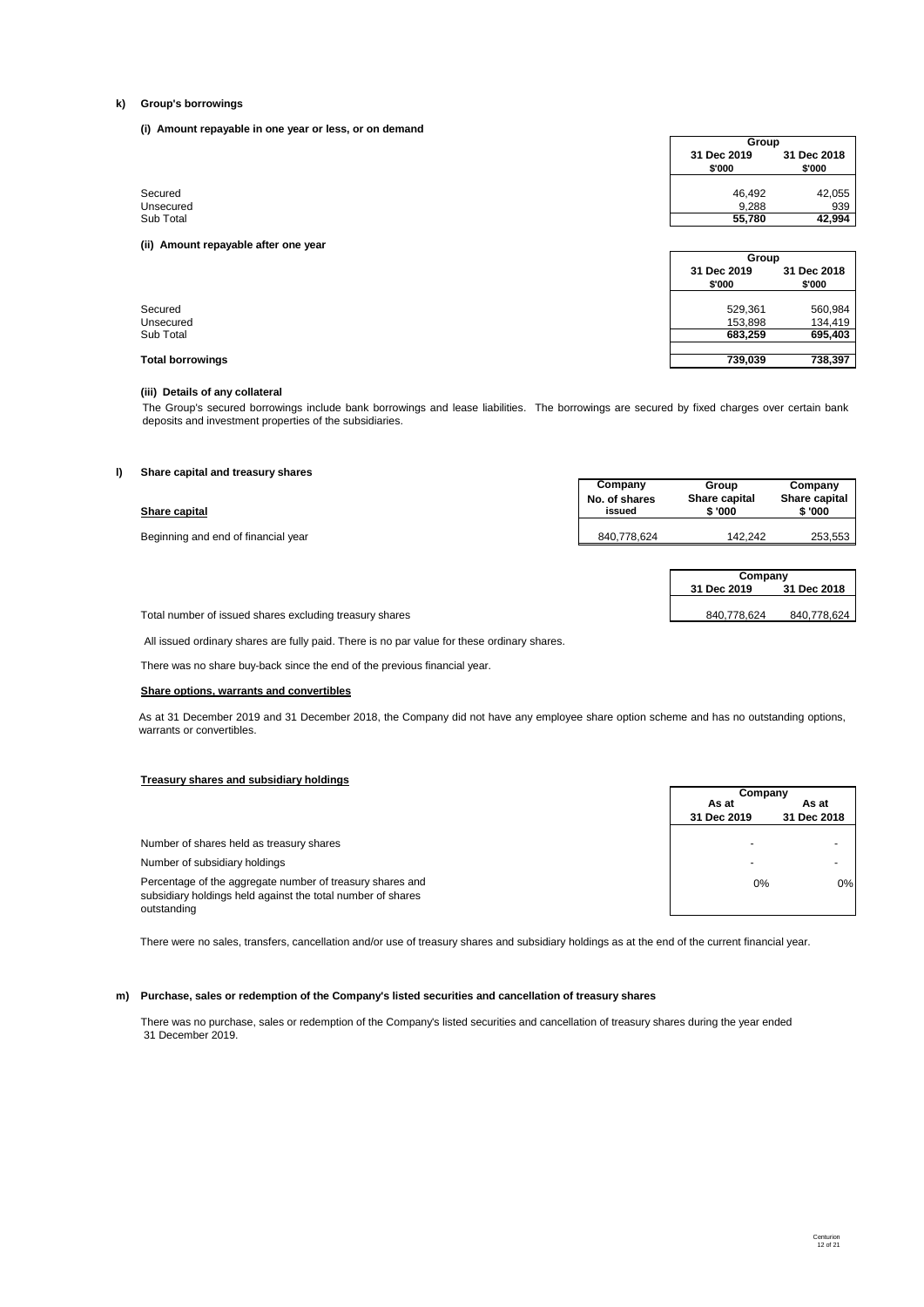#### **8. Group Performance Review**

A review of the performance of the group, to the extent necessary for a reasonable understanding of the group's **business. It must include a discussion of the following:**

(a) any significant factors that affected the turnover, costs, and earnings of the group for the current financial **period reported on, including (where applicable) seasonal or cyclical factors; and**

(b) any material factors that affected the cash flow, working capital, assets or liabilities of the group during the **current financial period reported on**

# **(a)(i) Fourth quarter review - 4Q 2019 vs 4Q 2018**

For the quarter ended 31 December 2019 ("4Q 2019"), the Group's revenue increased by 15% to S\$36.0 million, from S\$31.3 million in the<br>quarter ended 31 December 2018 ("4Q 2018"), while net profit after tax was S\$73.1 milli year.

The higher revenue was mainly due to revenue contribution from new accommodation assets added into our operating portfolio. These include dwell East End Adelaide in Australia and Westlite Juniper in Singapore, which commenced operations in 1Q 2019 and 3Q 2019<br>respectively. Additional revenues from the additional beds derived from the Asset Enhancemen Melbourne, Australia, as well as higher occupancy rates achieved on the Singapore workers accommodation had also contributed to the increase in revenue.

The Group's gross profit rose 16% year-on-year, from S\$22.9 million in 4Q 2018 to S\$26.7 million in 4Q 2019 on the back of increased<br>revenue and the adoption of IFRS 16 Leases ("IFRS 16"), which resulted in certain rental as finance expenses and fair value losses on right-of-use of investment properties.

Distribution expenses increased by S\$0.3 million due to expansion of the Group.

Administrative expenses increased by S\$1.4 million mainly due to one off professional fees incurred for capital allowance maximization and expansion of the Group.

Finance expenses increased by S\$0.5 million, mainly due to the implementation of the IFRS 16 which resulted in the recognition of S\$0.6 million in finance expenses from lease liabilities.

Share of profit of associated companies and joint venture was a loss of S\$3.4 million in 4Q 2019 compared to a profit of S\$1.6 million in 4Q<br>2018, mainly due to fair value losses on investment properties in the United Stat value gains/(losses), the share of profit was S\$1.3 million as compared to S\$1.4 million in 4Q 2018, a reduction of S\$0.1 million due to a lower contribution from the Centurion US Student Housing Fund (the "US Fund").

The Group's investment properties and assets held for sale were fair valued by independent valuers as at 31 December 2019, and net fair<br>valuation gains of S\$66.3 million were recognised in 4Q 2019, as compared to S\$48.6 mi 2018. The S\$66.3 million fair valuation gains recognised in 4Q 2019 were mainly due to a fair value uplift on the Group's Westlite Toh Guan investment property by S\$70 million as the period of use for a worker dormitory is extended by 25 years. The gain is partially offset by fair value losses on right-of-use of investment properties and certain workers accommodation assets.

Income tax expense reduced by S\$5.2 million mainly due to the provision for lower deferred tax arising from fair valuation gains in 4Q 2019 as compared to 4Q 2018 by S\$3.3 million as well as adjustments for overprovision in prior financial years.

Accordingly, net profit after tax derived from the Group's operations for 4Q 2019 was S\$73.1 million, 35% higher than S\$54.0 million in 4Q 2018.

Excluding one-off items in the form of fair value gains on investment properties and provision of deferred tax arising from fair valuation gains, the Group's profit from core business operations was S\$12.9 million in 4Q 2019 compared to S\$9.5 million in 4Q 2018, while the<br>Group's profit from core business operations attributable to equity holders of the Compa S\$8.1 million in the corresponding period last year.

#### **(a)(ii) Twelve months 2019 review - FY2019 vs FY2018**

The Group registered a 11% increase in revenue, from S\$120.1 million in financial year 2018 ("FY2018") to S\$133.4 million in financial year 2019 ("FY2019"), due mainly to revenue contribution from newly developed assets commencing operations during the year and assets newly acquired towards the end of 2018. These mainly include dwell East End Adelaide in Australia, Westlite Juniper in Singapore, dwell Princess Street and dwell Castle Gate Haus in the United Kingdom ("UK").

Additional revenues from additional beds derived from the Asset Enhancement Program in RMIT Village Melbourne Australia as well as higher occupancy rates achieved on the Singapore workers accommodation had also contributed to the increase in revenue.

Gross profit increased by S\$10.6 million in line with higher revenue and the adoption of IFRS 16.

The Group's expanded business operations resulted in an increase of S\$0.3 million in distribution costs and S\$2.8 million in administrative costs.

Finance expenses increased by S\$4.8 million largely due to new borrowings to fund the Group's expansion, higher interest rates compared to the previous year, and the implementation of the IFRS 16, which resulted in S\$1.6 million additional finance expenses from lease liabilitie

Share of profit of associated companies and joint venture was S\$5.8 million lower mainly due to fair value loss from investment properties in the US of S\$5.2 million and lower contribution from the US Fund.

Income tax expenses reduced by S\$5.2 million mainly due to the provision for lower deferred tax arising from fair valuation gains by S\$3.3 million in FY2019 as well as adjustments for overprovision in prior financial years.

Excluding one-off items including fair valuation gains on investment properties and provision of deferred tax arising from the fair valuation gains, profit derived from the Group's core business operations was S\$43.6 million in FY2019, which was S\$4.0 million or 10% higher than FY2018.

The Group's net profit from core business operations attributable to equity holders of the Company was S\$38.2 million, an increase of 12% from S\$34.3 million in FY2018.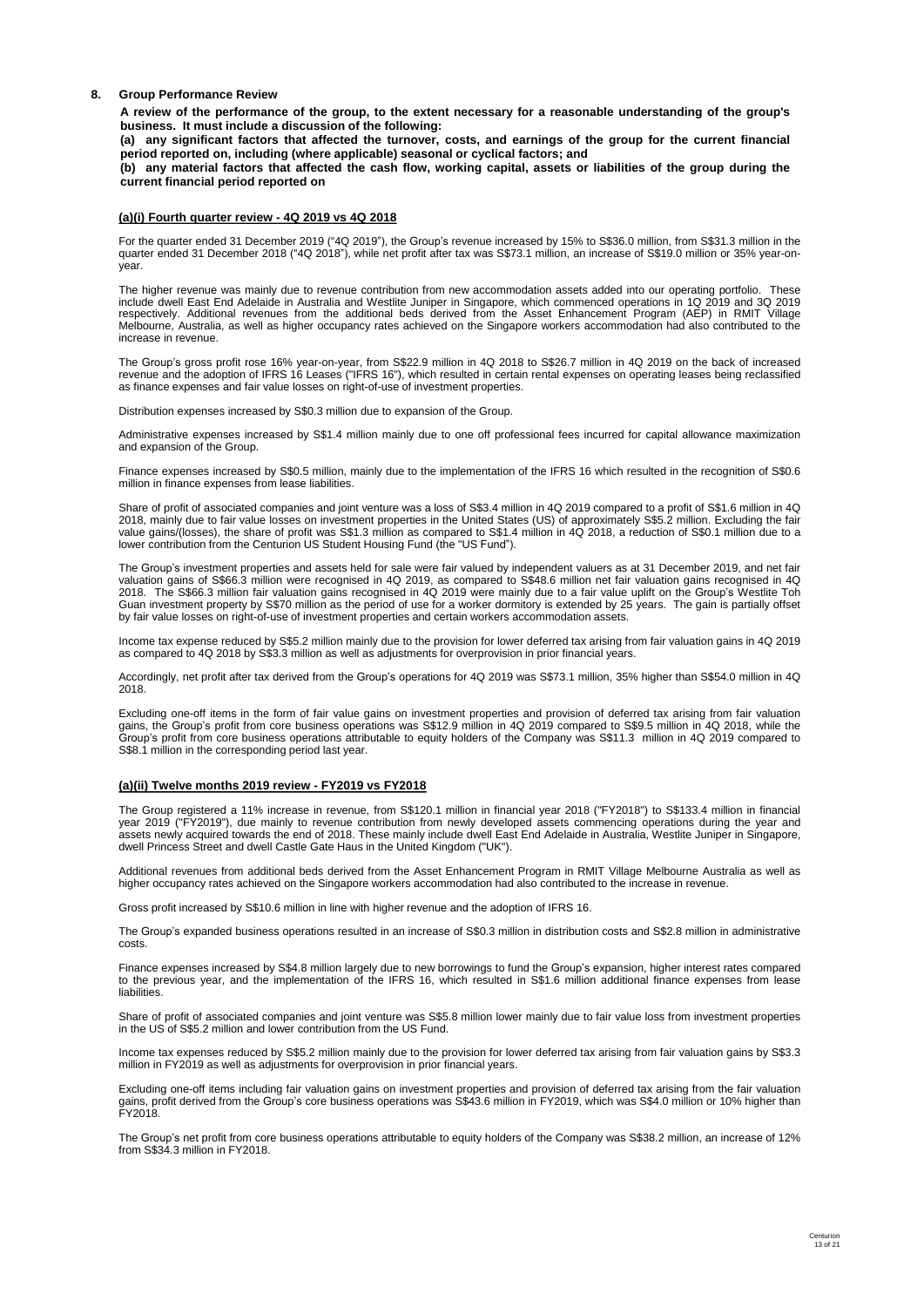# **(b) Review of Group Balance Sheet**

#### **Assets**

The redemption of the Multicurrency Medium Term Notes ("MTN") Series 3 Notes in April 2019, additions to investment properties and<br>payment of dividends led to a S\$14.3 million reduction in cash and bank balances, which sto

Investment properties increased by S\$178.7 million largely due to effect on adoption of IFRS 16, right-of-use asset recognised as<br>investment property on lease commencement of Westlite Juniper in 3Q 2019, acquisition of dwe

Investments in associated companies reduced by S\$7.8 million mainly due to dividends received from associated companies offset by<br>share of profit of associated companies as well as share of fair value losses from investmen

During the year, the Group reduced its interest rate risk on floating-rate borrowings through the purchase of interest rate swaps, which was recognised as S\$1.6 million of derivative financial instruments as at 31 December 2019.

# **Borrowings & Gearing**

As at 31 December 2019, the Group had net current liabilities of S\$32.1 million. The Group currently has sufficient cash resources and banking facilities available of S\$158.1 million to meet its current liabilities.

The Group's net gearing ratio was 51% as at 31 December 2019, an improvement from 54% as at 31 December 2018. The Group's<br>acquired operating assets and assets under development are primarily funded through bank borrowings,

As at 31 December 2019, the Group's balance sheet remains healthy with S\$48.6 million in cash and bank balances.

#### **(c) Review of Company Balance Sheet**

Borrowings reduced by S\$21.9 million and cash and bank balances reduced by S\$19.2 million due to the redemption of S\$85 million of the<br>MTN Series 3 Notes in April 2019 and the issuance of S\$60 million MTN Series 4 Notes du

#### **(d) Review of Statement of Cash Flows**

In FY2019, the Group generated a positive cash flow of S\$70.2 million from operating activities.

Net cash used in investing activities amounted to S\$33.8 million, mainly due to the acquisition of dwell Archer House, development of RMIT Village and Westlite Tampoi II, which was offset with dividends received from associated companies.

The Group recorded net cash used in financing activities of S\$52.0 million following the redemption of the MTN Series 3 Notes, the issuance of the MTN Series 4 Notes, repayment of borrowings as well as interest and dividends paid during the year.

As a result of the above activities, the Group recorded a decrease in cash and cash equivalents of S\$15.6 million in FY2019.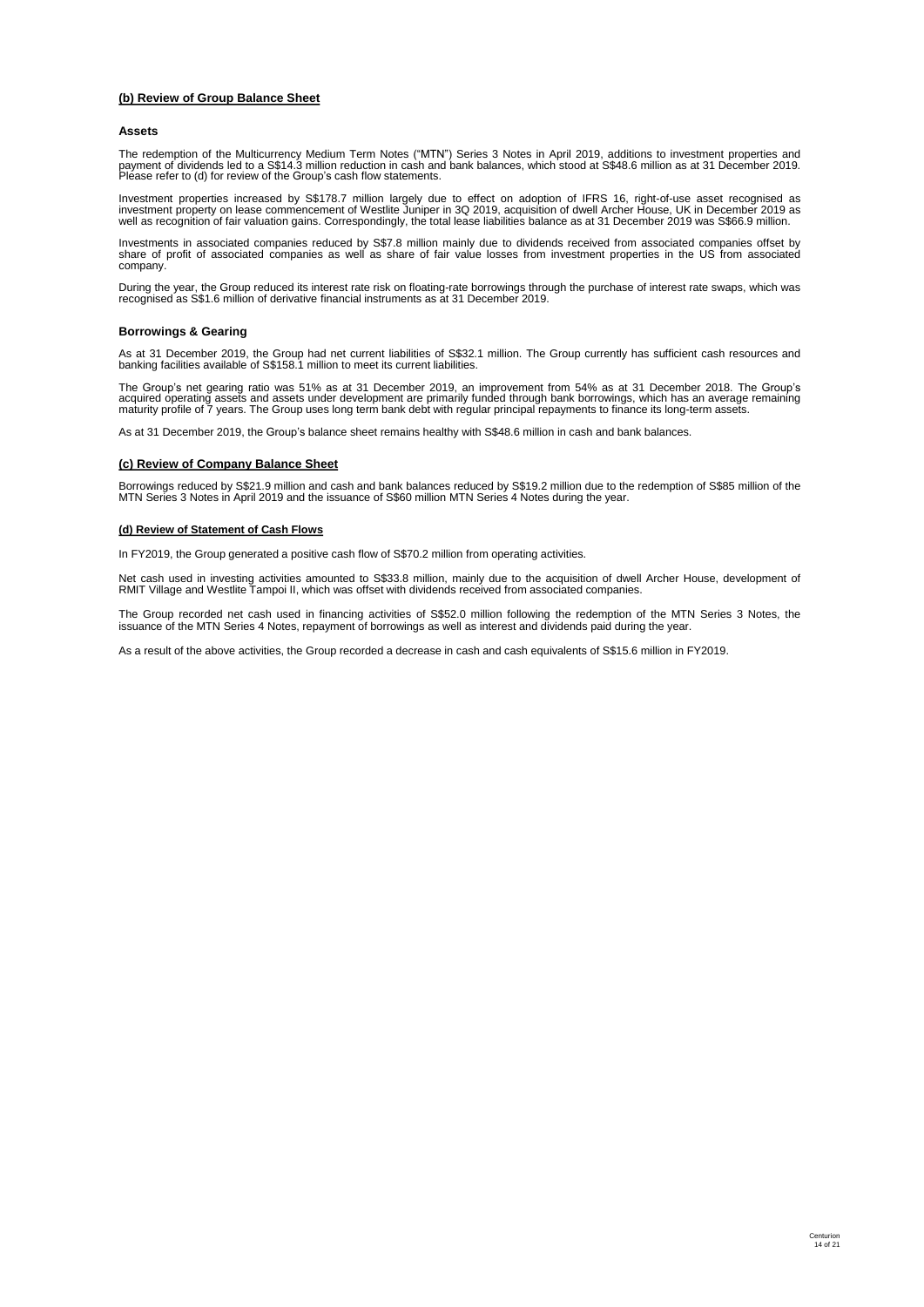# **9. (a) Earnings per share**

|                                                                                                     | Group                            |         | Group                           |         |
|-----------------------------------------------------------------------------------------------------|----------------------------------|---------|---------------------------------|---------|
|                                                                                                     | Fourth quarter ended 31 December |         | Twelve months ended 31 December |         |
|                                                                                                     | 2019                             | 2018    | 2019                            | 2018    |
| Net profit attributable to equity holders of the<br>Company (S\$'000)                               | 73,060                           | 53,111  | 99,951                          | 79,326  |
| Net profit from core business operations attributable<br>to equity holders of the Company (S\$'000) | 11,341                           | 8,056   | 38,232                          | 34,271  |
| Weighted average number of ordinary shares<br>outstanding for basic earnings per share ('000)       | 840,779                          | 840,779 | 840,779                         | 840,779 |
| <b>Earnings per ordinary share:</b>                                                                 |                                  |         |                                 |         |
| (i) Basic earnings per share (cents)                                                                | 8.69                             | 6.32    | 11.89                           | 9.43    |
| (ii) Diluted earnings per share (cents)                                                             | 8.69                             | 6.32    | 11.89                           | 9.43    |
| <b>Earnings per ordinary share based on core business operations:</b>                               |                                  |         |                                 |         |
| (i) Basic earnings per share (cents)                                                                | 1.35                             | 0.96    | 4.55                            | 4.08    |
| (ii) Diluted earnings per share (cents)                                                             | 1.35                             | 0.96    | 4.55                            | 4.08    |
|                                                                                                     |                                  |         |                                 |         |

# **(b) Net asset value**

|                                                     | Group       |             | Company     |             |
|-----------------------------------------------------|-------------|-------------|-------------|-------------|
|                                                     | 31 Dec 2019 | 31 Dec 2018 | 31 Dec 2019 | 31 Dec 2018 |
|                                                     |             |             |             |             |
|                                                     |             |             |             |             |
| Net asset value per ordinary share (see note below) | 70.43 cents | 60.34 cents | 33.49 cents | 32.22 cents |
|                                                     |             |             |             |             |

# Note:

The Group's and Company's net asset value per ordinary share is calculated based on the Company's total number of issued shares (excluding treasury shares) of 840,778,624 ordinary shares as at 31 December 2019 and 31 December 2018.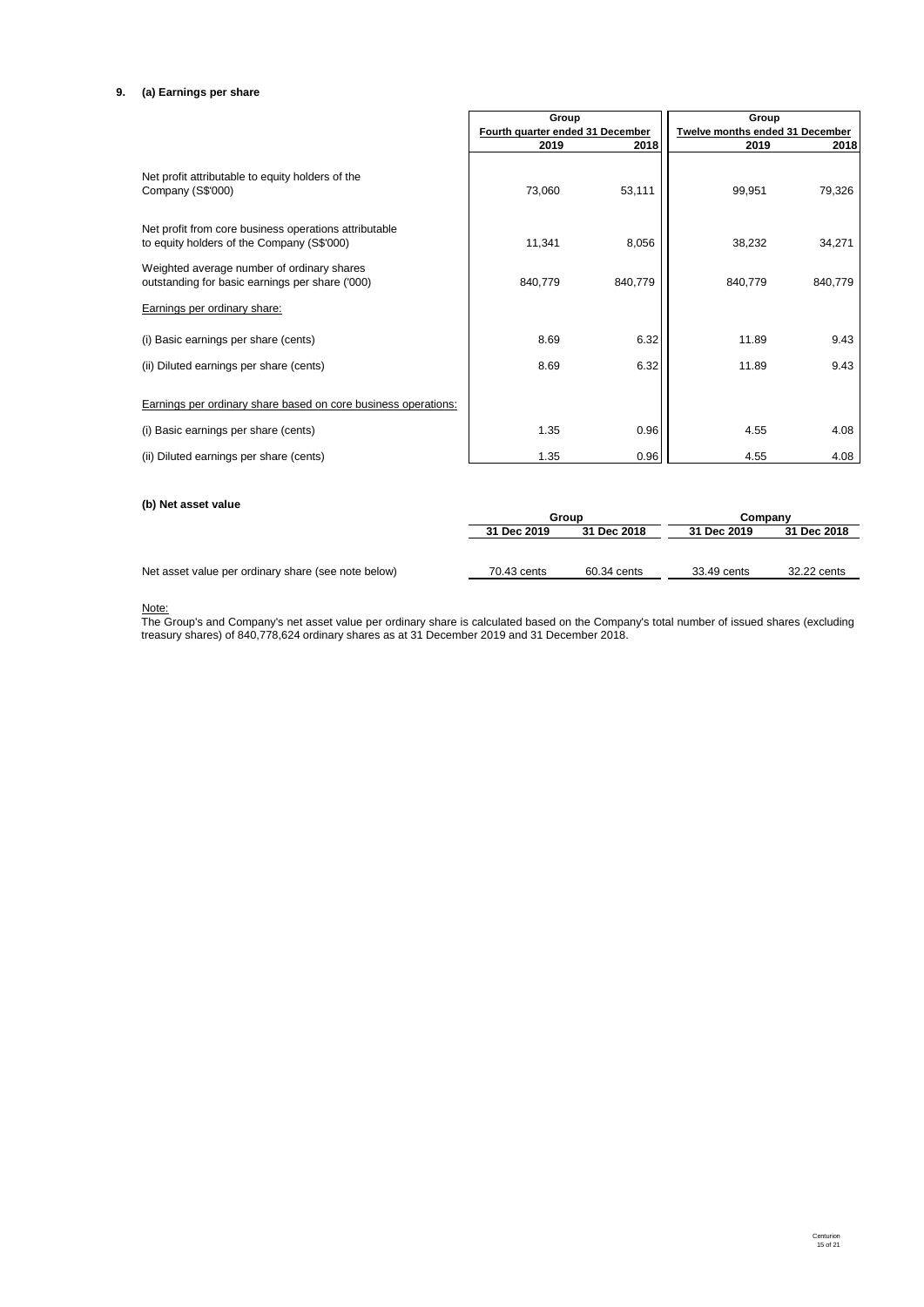10. A commentary at the date of the announcement of the significant trends and competitive conditions of the industry in which the group operates and any known factors or events that may affect the group in the next reporting period **and the next 12 months**

#### **Accommodation Business**

As at 31 December 2019, the Group operated a diversified portfolio of 33 operational purpose-built workers and student accommodation assets ("PBWA" and "PBSA" respectively) comprising approximately 65,133 beds across Australia, South Korea, Malaysia, Singapore, the United Kingdom ("UK") and United States ("US").

#### Workers Accommodation

#### Singapore

The Group had approximately 28,000 beds across five operating PBWA assets in Singapore as at 31 December 2019, achieving a high average occupancy rate of 97.9% for FY2019. Centurion expects the PBWA sector in Singapore to remain stable, largely due to favourable market demand but limited supply of PBWA beds.

#### Malaysia

As at 31 December 2019, Centurion operated approximately 30,700 beds across seven PBWA assets in Malaysia. The Group achieved an average occupancy of 91.9% for FY2019, excluding Westlite Bukit Minyak where occupancy is ramping up progressively since it began operations in May 2019.

In 3Q 2019, the Group commenced construction of three additional dormitory blocks on a vacant land parcel adjacent to Westlite Tampoi in Johor. The development is expected to complete in 3Q 2020 and add approximately 3,600 beds to its portfolio.

Looking ahead, the Group expects to benefit from increased demand driven by ethical compliance requirements from corporate entities such as the Responsible Business Alliance as well as continued efforts from the Malaysia government to regulate proper housing for foreign workers. The recent political turmoil is not expected to impact the Group's business.

#### Student Accommodation

As at 31 December 2019, the Group had a portfolio of approximately 6,433 beds across 21 operational PBSA assets in the Australia, South Korea, Singapore, UK and US.

#### United Kingdom

The Group's UK portfolio, comprising 11 assets strategically located near top universities, achieved an average occupancy of 93.2% for FY2019. The UK maintains its standing as one of the top tertiary education markets in the world. The Higher Education Statistics Agency reported a 2% rise to 2.4 million higher education students in the UK in 2018-2019 compared with 2017-2018<sup>1</sup>, and an expected further increase of 500,000 full-time university students by 2030.

The number of new students in the UK from European Union (EU) countries rose 2% in 2019, despite uncertainties around Brexit, while the numbers from outside the EU rose by 10%. Possible reductions in new EU student applications following the completion of Brexit on 31 January 2020 are expected to be fully offset by a larger increase in the international student population.

#### Australia

In Australia, RMIT Village in Melbourne achieved an average occupancy of 87.5% for the year, including 160 new beds added under an Asset Enhancement Initiative. dwell East End Adelaide enjoyed an occupancy of 96.1% in 4Q 2019, up from 93.9% in 3Q 2019.

PBSA demand continues to be strong in Australia, as the number of international higher education students increased to 434,756 by October 2019, an 11% increase from 2018. Furthermore, between 2012 and 2017, the number of Australian students studying outside their home state increased by 47,280<sup>2</sup>, leading to a growing domestic demand for PBSA.

#### Singapore and South Korea

In Singapore, dwell Selegie maintained a healthy average occupancy rate of 89.0% for the year. dwell Dongdaemun in South Korea continues to ramp up its occupancy, achieving an average occupancy of 64.9% in 4Q 2019.

#### $IISA$

In the US, new international student enrolment fell 10.4% in the 2018-2019 academic years from 2015-2016, according to the Institute of International Education<sup>3</sup>. The decline is seen against a backdrop of rising college tuition costs, competition from colleges in other countries as well as the current political climate in the US which may further affect international student interest. Due to market conditions and operational challenges, the Group's US portfolio performed below expectation in FY2019. However, the performance of the portfolio is expected to improve with increased and active management.

Overall, the outlook for the Group's global student accommodation portfolio remains positive, given the resilience of this accommodation asset class, bolstered by strong demand fundamentals across its markets.

#### **Novel Coronavirus (COVID-19)**

Centurion expects the COVID-19 outbreak to have limited impact on its accommodation business across its geographically diversified portfolio, unless the outbreak continues to spread globally over a protracted period.

Operationally, the Group has activated its Pandemic Management Plan (PMP) and contingency actions to ensure continuity and sustainability. It is working alongside relevant local authorities to monitor, respond to and manage the impact arising from COVID-19 as it develops.

Since the start of outbreak in January 2020, the Group has experienced little impact on its PBWA assets' occupancy in Malaysia and Singapore. Regular demand for PBWA beds remains robust during this period. However, in line with our PMP and requirements of the Ministry of Manpower in Singapore to provide isolation and quarantine rooms, a temporary reduction in bed capacity of approximately 2% is expected for its Singapore assets for the period of the COVID-19 situation.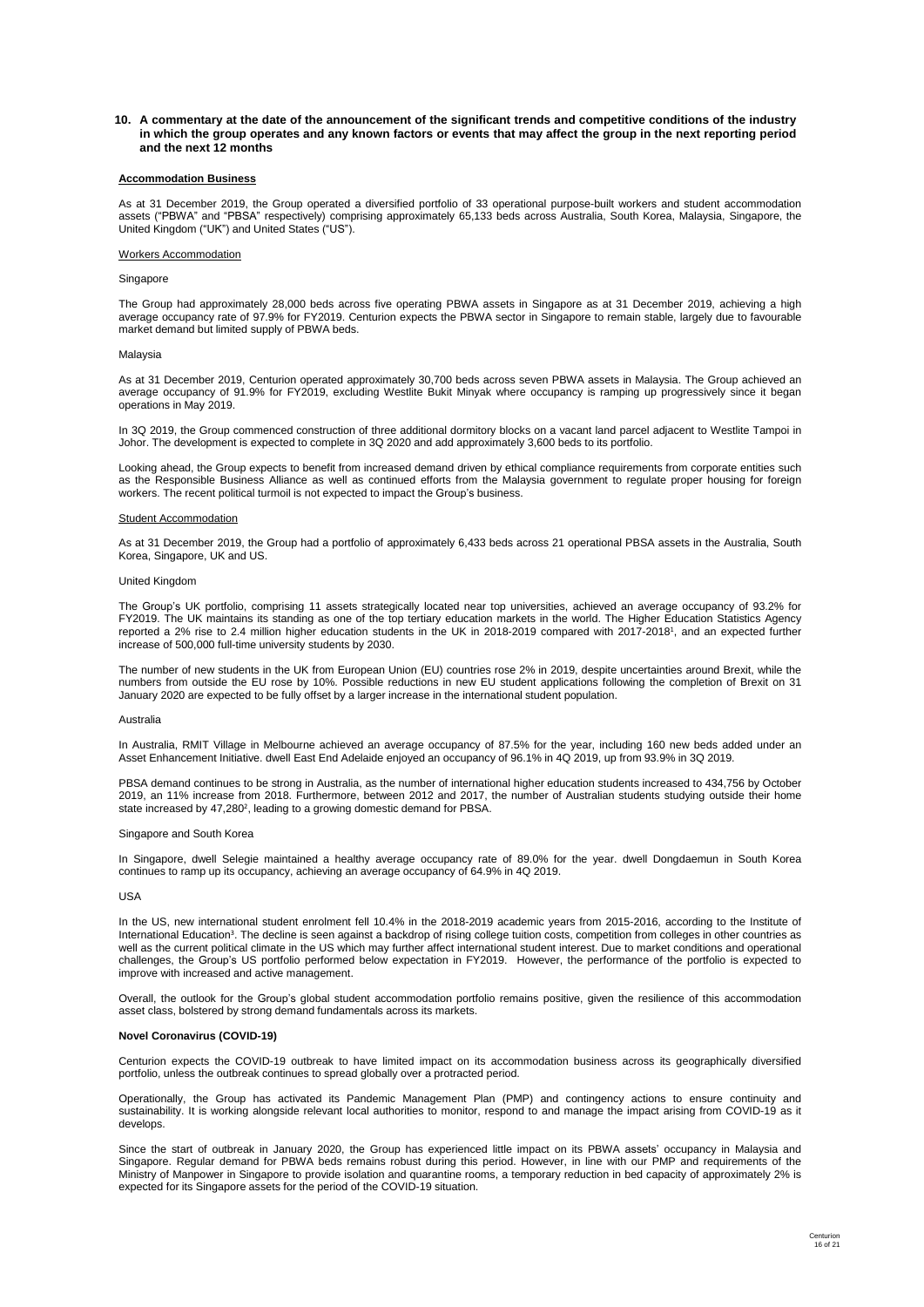For the Group's PBSA business, the effects, if any, will be from reduction in demand from international students who are affected by travel or entry bans imposed by countries to avoid importation of infection or if universities in certain countries cancel or delay study programmes. No travel ban has been implemented in the UK, US, Singapore and Korea.

In South Korea, while the government has not imposed a travel ban on visitors arriving from China, certain universities have cancelled shortterm language or exchange programmes. We anticipate a reduction in international student arrivals to Seoul for such programmes, with a resultant reduction in our shorter-term lease bookings.

In Australia, the government had on 1 February 2020 imposed an entry ban on foreign nationals who have travelled in Mainland China, including students, for 14 days from the time they left China. As a result, we expect a reduction in occupancy for the period 1H 2020, due to some residents, mainly PRC citizens, being unable to move in and including a reduction in demand from the China student source market for the university semester commencing March 2020. PRC residents accounted for approximately 28% of our Australian PBSA's FY2019 occupancy.

The impact will be mitigated if some PRC residents can book and move in, having arrived from locations outside Mainland China, or if the government lifts its travel restrictions. The Group has taken measures to ameliorate the extent of impact, with augmented efforts to attract more bookings from alternative student source countries, as well as tapping the growing domestic demand. The Group can also offer short term lets to students on courses to mitigate any shortfall of bookings for the full semester period.

The Australian government has on 21 February 2020 announced a relaxation of its travel ban, to allow Year 11 and 12 high school students from China to enter Australia<sup>4</sup>. Further decisions regarding university students are expected within a week.

The Group continues to closely monitor and manage the disruptions due to COVID-19, and will make further announcements in the event of material changes.

### Remark:

- 1. Source: Financial Times Number of international students at UK universities jumps, 17 January 2020
- 2. Source: JLL Student Accommodation Investment Review and Outlook 2019
- 3. Source: Institute of International Education International Student Enrollment Trends, November 2019
- 4. Source: The Guardian Australia relaxes coronavirus travel ban to allow some students from mainland China, 22 Feb 2020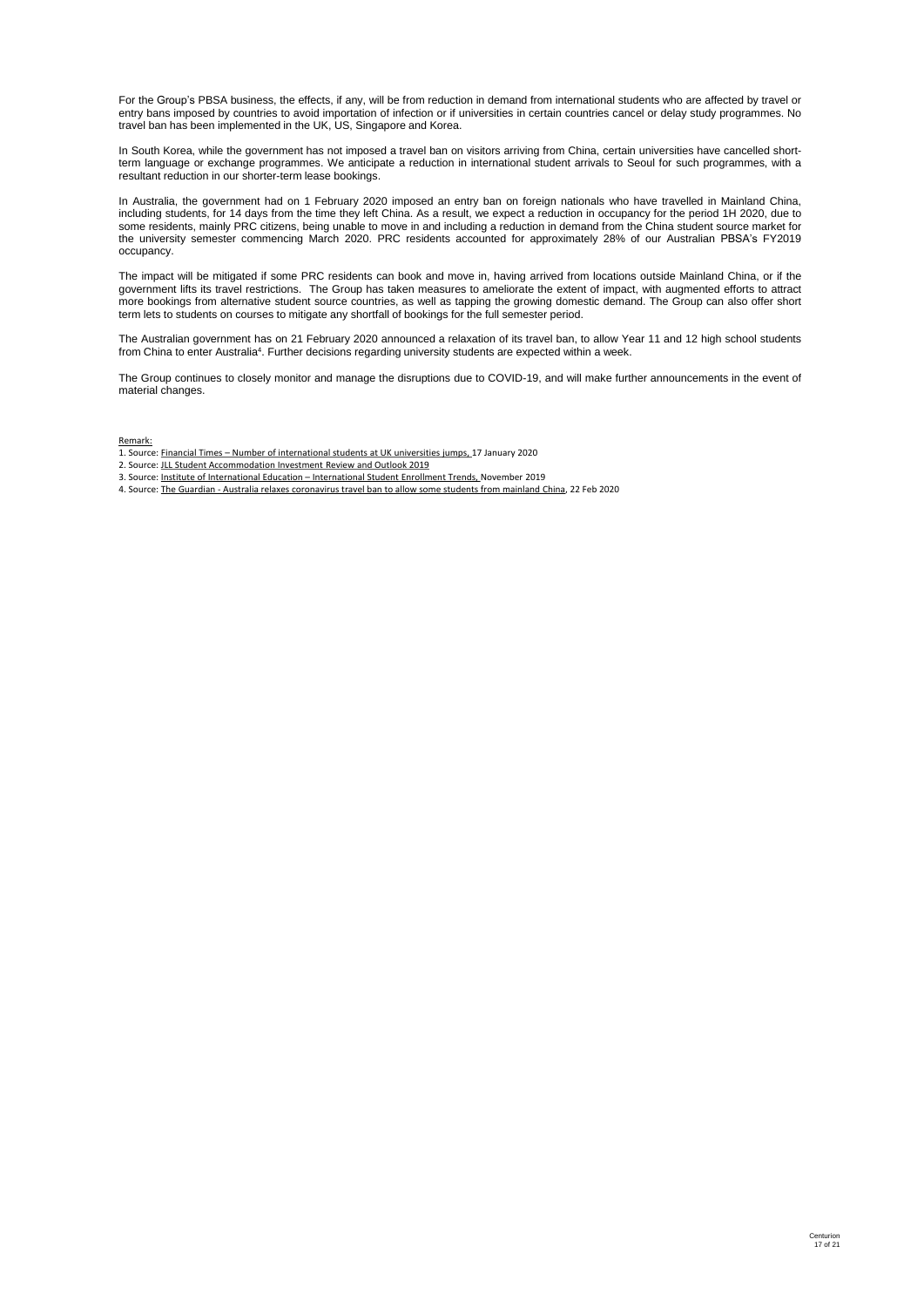# **11. Use of Proceeds**

Not applicable

#### **12. Dividend**  $\mathsf D$ ividend 36,000,000 offer shares pursuant to the dual primary listing in Hong shares pursuant to the dual primary listing in Hong shares pursuant to the dual primary listing in Hong shares pursuant to the dual primary

# **(a)** *Current Financial Year Reported On*

Any dividend declared for the current financial year reported on ?

| Name of Dividend                     | Interim dividend            | lFinal dividend             |
|--------------------------------------|-----------------------------|-----------------------------|
| Dividend Type                        | Cash                        | Cash                        |
| Dividend Amount per Share (in cents) | 1.0 cent per ordinary share | 1.0 cent per ordinary share |
| Currency                             | ISGD                        | ISGD                        |
| <b>Tax Rate</b>                      | 1-tier tax exempt           | 11-tier tax exempt          |

Subject to approval by shareholders of the Company at the Annual General Meeting to be held on 27 April 2020, shareholders in Singapore will receive the proposed final dividend of SGD1.0 cent per share. Shareholders in Hong Kong will receive the proposed final dividend of Hong Kong dollar equivalent of HKD5.56 cents per share.

\*Exchange used: SGD1 = HKD5.56 as at 26 February 2020.

# **(b)** *Corresponding Period of the Immediately Preceding Financial Year*

Any dividend declared for the corresponding period of the immediately preceding financial year ?

| Name of Dividend                     | Interim dividend            | lFinal dividend             |
|--------------------------------------|-----------------------------|-----------------------------|
| Dividend Type                        | Cash                        | Cash                        |
| Dividend Amount per Share (in cents) | 1.0 cent per ordinary share | 1.0 cent per ordinary share |
| Currency                             | <b>SGD</b>                  | ISGD                        |
| <b>Tax Rate</b>                      | 1-tier tax exempt           | 1-tier tax exempt           |

# **(c) Date Payable**

The proposed final dividend, if approved at the Annual General Meeting to be held on 27 April 2020, will be paid on 26 May 2020.

# **(d) Book Closure Date**

# For shareholders in Singapore

Notice is hereby given that the Share Transfer Books and the Register of Members of the Company will be closed on 12 May 2020 for the preparation of dividend warrants.

Duly completed registrable transfers received by the Company's Share Registrar, B.A.C.S. Private Limited at 8 Robinson Road #03-00, ASO Building, Singapore 048544, up to 5:00 pm on 11 May 2020 will be registered to determine shareholders' entitlements to the proposed final dividend.

Shareholders whose Securities Accounts with The Central Depository (Pte) Limited are credited with the Company's ordinary shares at 5:00 pm on 11 May 2020 will be entitled to the proposed final dividend.

# For shareholders in Hong Kong

The Hong Kong branch share register will be closed on 12 May 2020 for the purpose of determining the shareholders' entitlements to the final dividend to be proposed at the forthcoming Annual General Meeting. In order to qualify for the proposed final dividend for shareholders whose names appear on the Hong Kong branch share register, all transfers of shares, accompanied by the relevant share certificates, must be lodged with the Hong Kong branch share registrar of the Company, Tricor Investor Services Limited at Level 54, Hopewell Centre, 183 Queen's Road East, Hong Kong, not later than 4:30 pm on 11 May 2020.

The Hong Kong branch share register will be closed from 22 April 2020 to 27 April 2020, both days inclusive, during which period no transfer of shares will be registered, for determining the entitlement to attend and vote at the Annual General Meeting to be held on 27 April 2020. All transfers of shares, accompanied by the relevant share certificates, must be lodged with the Hong Kong branch share registrar of the Company, Tricor Investor Services Limited at Level 54, Hopewell Centre, 183 Queen's Road East, Hong Kong, not later than 4:30 pm on 21 April 2020.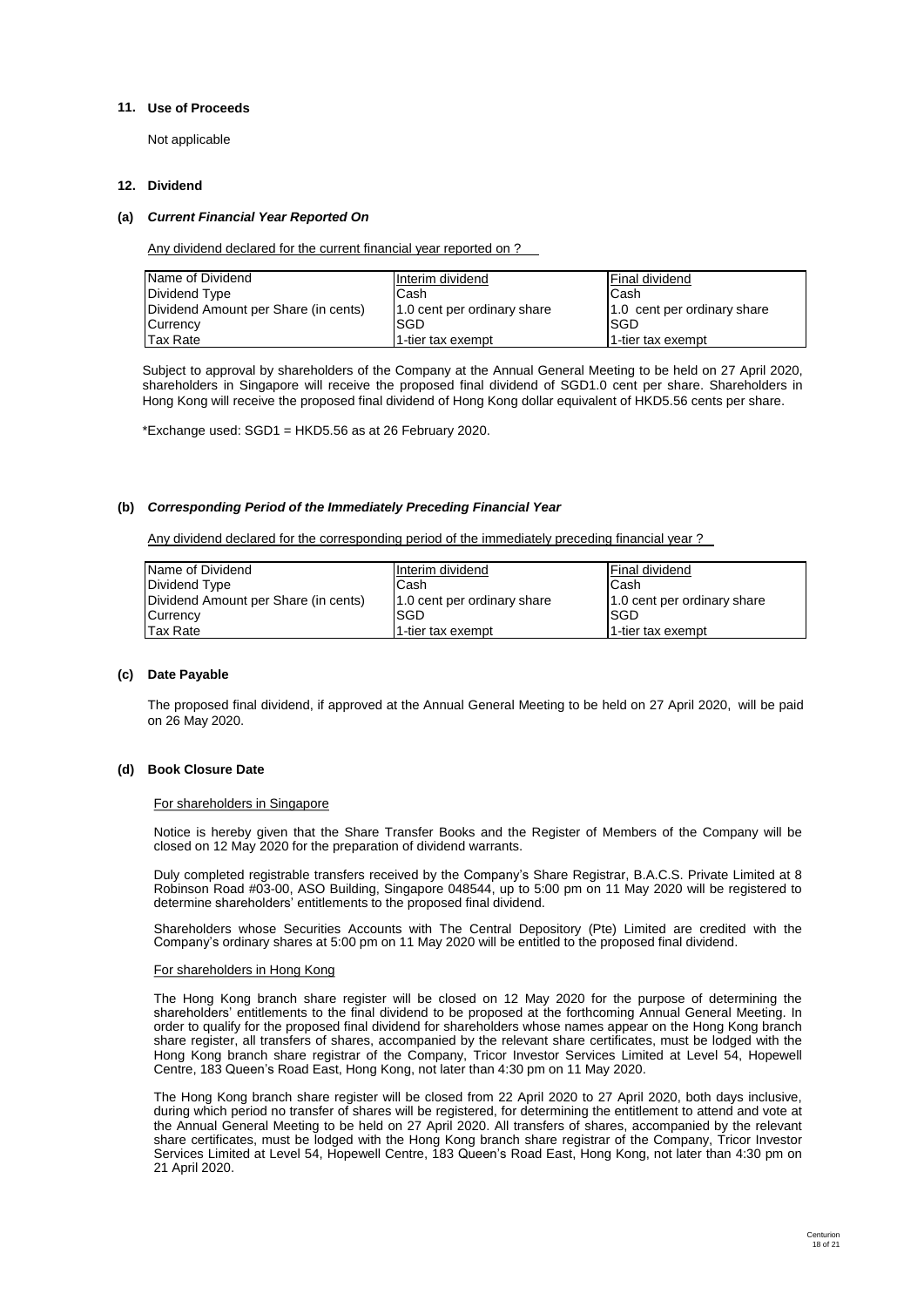# **13. A breakdown of the total annual dividend (in dollar value) for the issuer's latest full year and its previous full year**

|                   | Company                                              |  |
|-------------------|------------------------------------------------------|--|
|                   | 2018<br>2019                                         |  |
|                   | \$'000<br>\$'000                                     |  |
| Ordinary shares   | 16,816<br>16,816                                     |  |
| Preference shares | $\overline{\phantom{0}}$<br>$\overline{\phantom{0}}$ |  |
| Total             | 16,816<br>16,816                                     |  |

Dividends distributed by the Company are tax exempt dividends for Singapore tax purposes, which means they will not be subject to Singapore tax in the hands of shareholders. There is also no Singapore withholding tax on dividends paid to non-resident shareholders.

### **14. If no dividend has been declared / recommended, a statement to that effect and the reason(s) for the decision**

Not applicable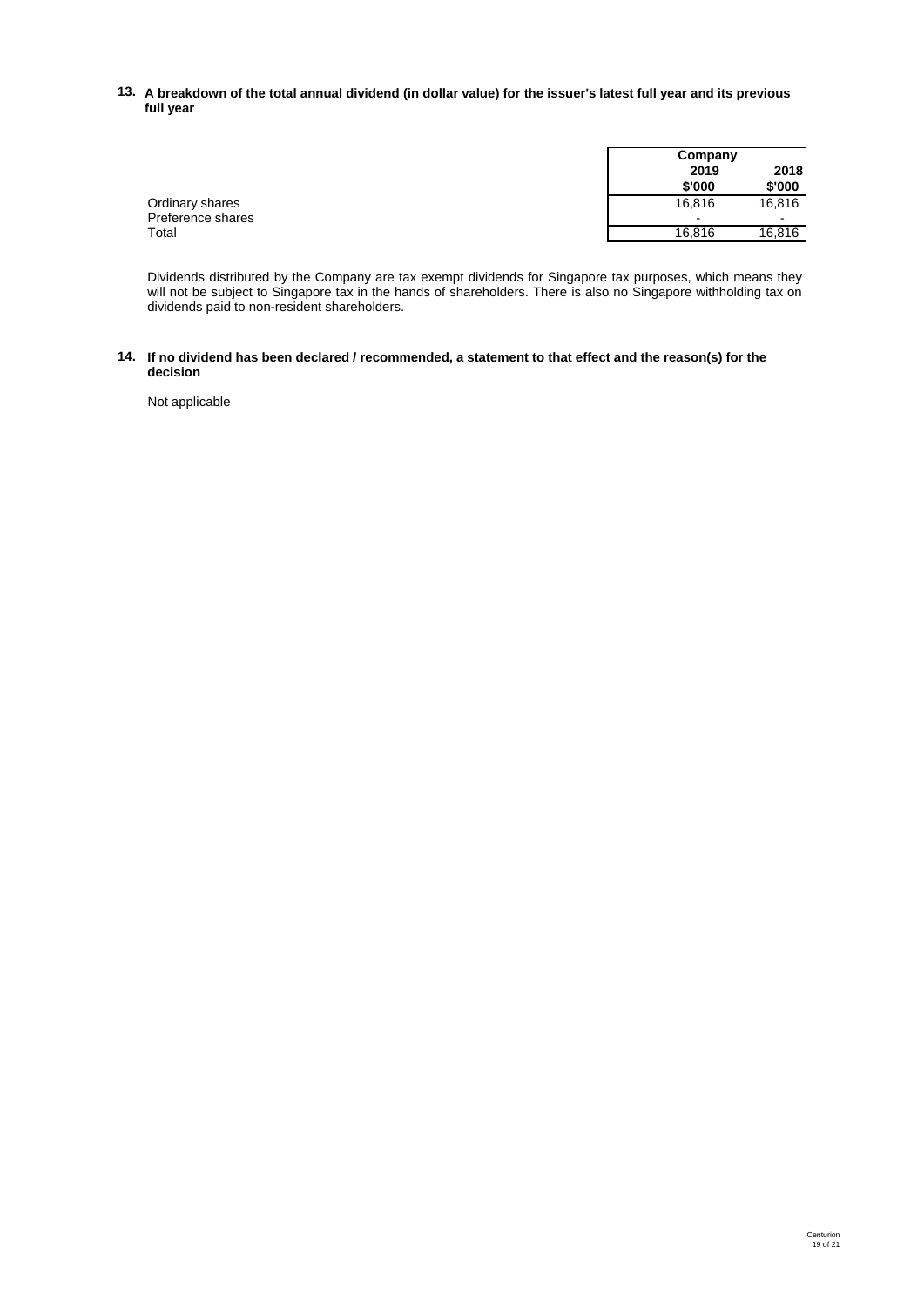#### **15. Audit or review of the financial results**

The figures have not been audited or reviewed by the Company's auditor, PricewaterhouseCoopers LLP. The figures in respect of the Group's consolidated balance sheet, consolidated income statement, consolidated statement of comprehensive income and the related notes thereto for the year ended 31 December 2019 as set out in the preliminary announcement have been agreed by the Group's auditor, PricewaterhouseCoopers LLP, to the amounts set out in the Group's draft consolidated financial statements for the year. The work performed by PricewaterhouseCoopers LLP in this respect did not constitute an assurance engagement in accordance with Singapore Standards on Auditing, Singapore Standards on Review Engagements, or Singapore Standards on Assurance Engagements and consequently no assurance has been expressed by PricewaterhouseCoopers LLP on the preliminary announcement.

#### **16. Review by Audit Committee**

The Company established an audit committee (the "Audit Committee") with written terms of reference which deal clearly with its authority and duties. Amongst the Audit Committee's principal duties is to review and supervise the Company's financial reporting process and internal controls. The Audit Committee has reviewed with the management and the external auditors of the Company, PricewaterhouseCoopers LLP, the annual results announcement of the Group for the year ended 31 December 2019 and the accounting principles and policies adopted by the Group.

The Company has out-sourced its internal audit function to BDO LLP ("BDO"). The internal auditor reports directly to the Chairman of the Audit Committee and presents their reports and audit findings with regards to the adequacy and effectiveness of the Company's internal control and make recommendations to the Audit Committee.

The Audit Committee comprises three independent non-executive Directors, namely, Mr. Gn Hiang Meng, Mr. Chandra Mohan s/o Rethnam and Mr. Owi Kek Hean. Mr. Gn Hiang Meng is the chairman of the Audit Committee.

### **17. Compliance with Corporate Governance Codes**

The Company has adopted the principles and practices of corporate governance in line with the Principles and Provisions as set out in the Singapore Code of Corporate Governance 2018 (the "2018 Code") and the applicable code provisions of the Corporate Governance Code (the "HK CG Code") as set out in Appendix 14 to the Rules Governing the Listing of Securities on the SEHK (the "HK Listing Rules").

In the event of any conflict between the 2018 Code and HK CG Code, the Company will comply with the more stringent requirements. During the twelve months ended 31 December 2019, the Company has complied with applicable provisions in the 2018 Code and HK CG Code, except those appropriately justified and disclosed.

### **18. Compliance with Singapore Listing Manual and Hong Kong Model Code**

In compliance with Rule 1207(19) of the Listing Manual (the "Listing Manual") of SGX-ST and the Model Code for Securities Transactions by Directors of Listed Issuers (the "Model Code") as set out in Appendix 10 to the HK Listing Rules, the Company has adopted the Code of Best Practices on Securities Transactions by the Company and its Directors and Officers as its code for securities transactions by its Directors and Officers pursuant to the Listing Manual of the SGX-ST and the Model Code's best practices on dealings in securities. In furtherance, specific enquiry has been made of all the Directors and the Directors have confirmed that they have complied with the Model Code throughout the twelve months ended 31 December 2019.

The Company, the Directors and its Officers are not allowed to deal in the Company's securities at all times whilst in possession of unpublished price sensitive information and during the periods commencing:

(a) 30 days immediately preceding the publication date of the announcement of the Company's quarterly results or half-year results of a financial year or, if shorter, the period from the end of the relevant quarterly or half-year period up to the publication date of the results; and

(b) 60 days immediately preceding the publication date of the announcement of the Company's full-year results or, if shorter, the period from the end of a financial year and up to the publication date of the results.

Directors, officers and employees have also been directed to refrain from dealing in the Company's securities on short-term considerations.

The Directors, Management and officers of the Group are also expected to observe relevant insider trading laws at all times, even when dealing in securities within permitted trading period or they are in possession of unpublished pricesensitive information of the Company and they are not to deal in the Company's securities on short-term considerations.

#### 19. Publication of Information on the websites of Hong Kong Exchanges and Clearing Limited, the Company and **Singapore Exchange Securities Trading Limited, and Annual General Meeting**

The results announcement is published on the website of Hong Kong Exchanges and Clearing Limited (the "HKEx") at www.hkexnews.hk, the website of the Company at www.centurioncorp.com.sg and the website of the SGX-ST at www2.sgx.com. The annual report of the Company for the twelve months ended 31 December 2019 will be despatched to the shareholders and published on the respective websites of the HKEx, SGX-ST and the Company in due course.

The Annual General Meeting of the Company will be held on Monday, 27 April 2020.

A notice convening the Annual General Meeting will be published and dispatched to shareholders of the Company in the manner as required by the HK Listing Rules, the Singapore Listing Manual and the Company's Constitution in due course.